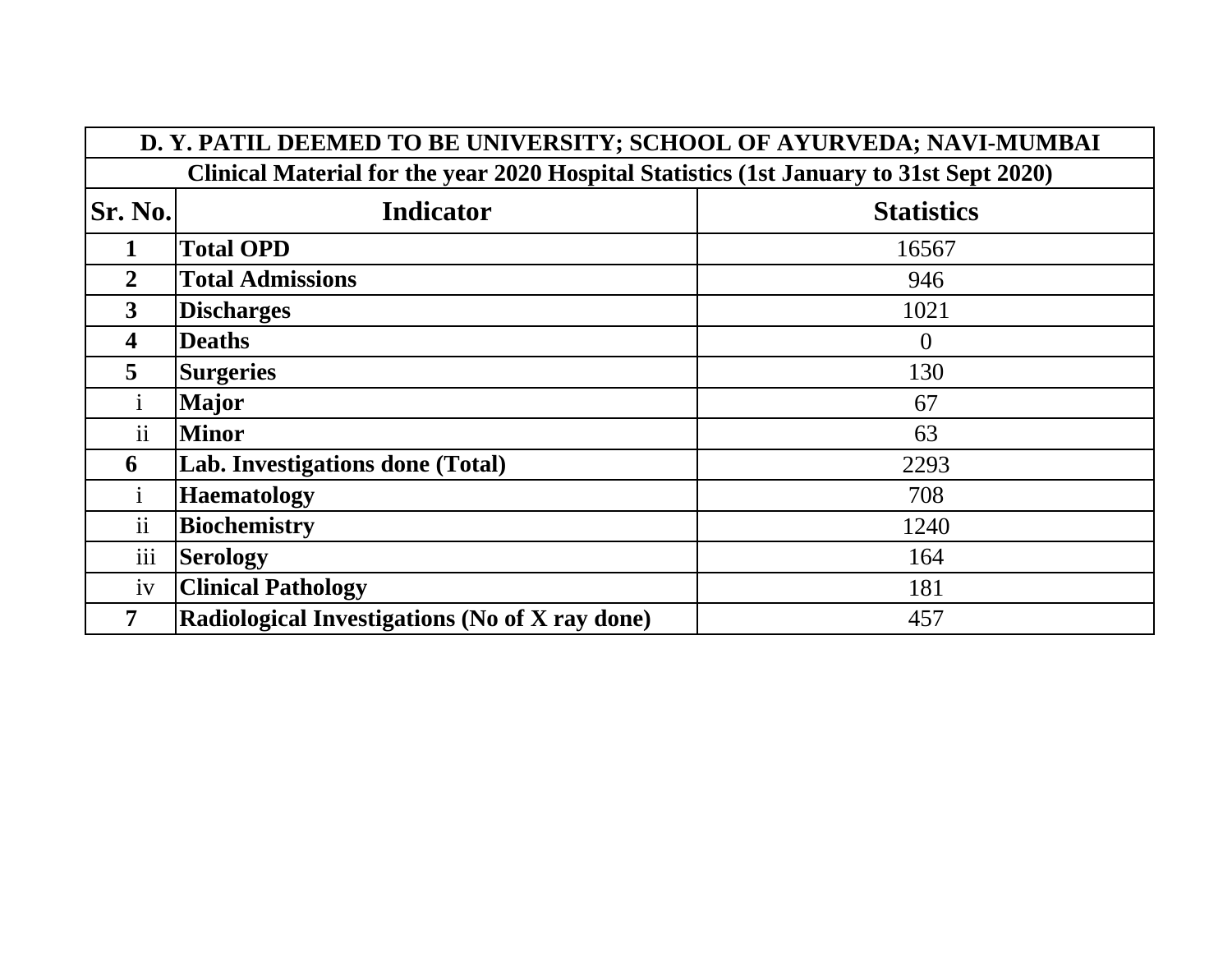# **D. Y. PATIL UNIVERSITY, NAVI MUMBAI**

# **D.Y.Patil School of Ayurveda, NerulNavi- Mumbai. 400706**

### **INDEX**

| Sr.no        | <b>Department</b>                        | <b>Total No. of instruments &amp;</b><br>equipments |
|--------------|------------------------------------------|-----------------------------------------------------|
| 1            | Department of Kayachikitsa               | 95                                                  |
| $\mathbf{2}$ | <b>Department of Balroga</b>             | 62                                                  |
| 3            | <b>Department Of Shalakya</b>            | 883                                                 |
| 4            | <b>Department of Panchkarma</b>          | 186                                                 |
| 5            | Department Of Prasutitantra avum Strirog | 460                                                 |
| 6            | <b>Department Of ShalyaTantra</b>        | 673                                                 |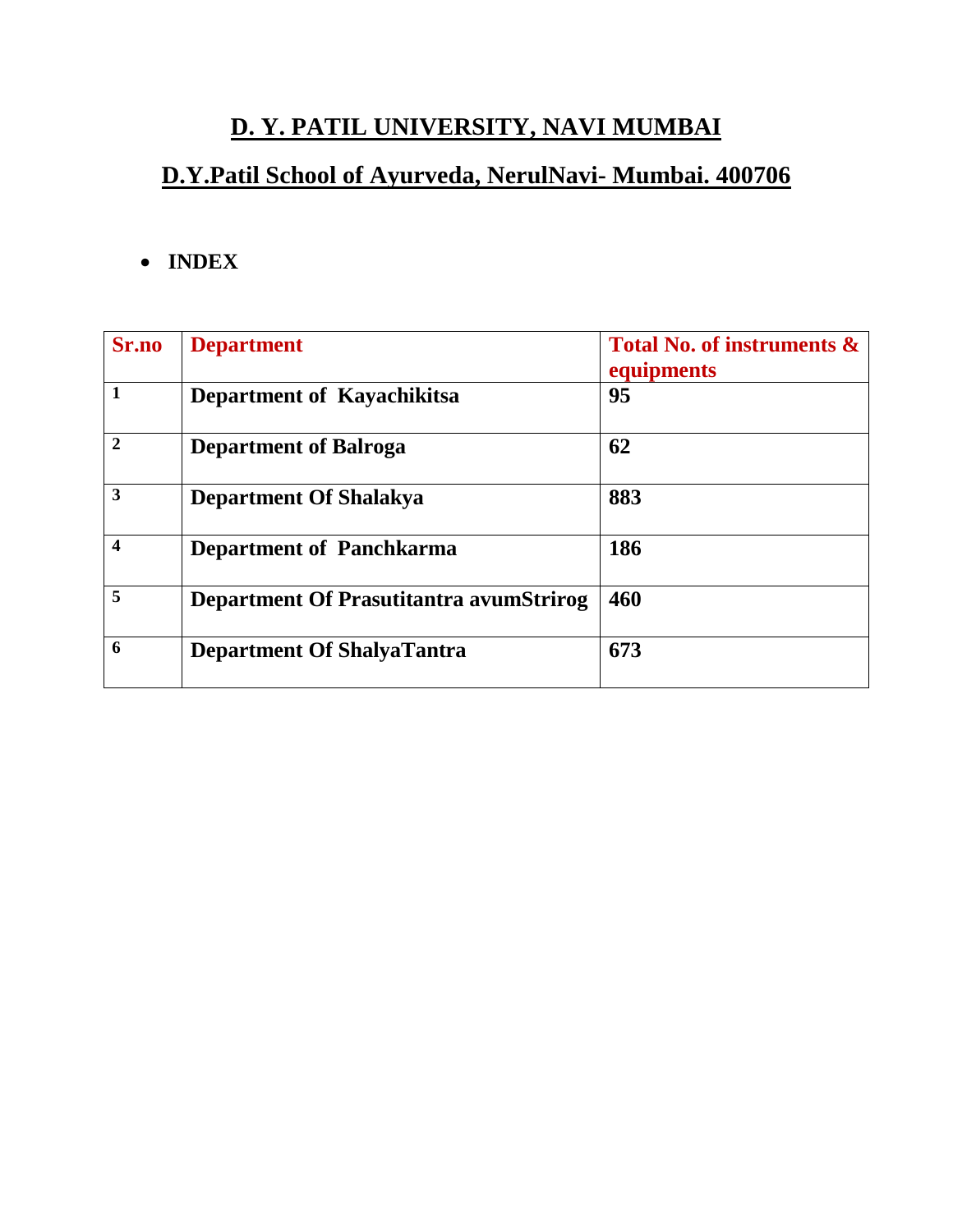### **Department of Kayachikitsa**

### **INSTRUMENTS & EQUIPMENTS: IPD**

| <b>SR.NO</b>    | <b>PARTICULAR</b>                               | <b>QUANTITY</b>  |
|-----------------|-------------------------------------------------|------------------|
| $\mathbf{1}$    | B. P. Instrument                                | 2                |
| 2               | Stethoscope                                     | 1                |
| 3               | Hammer                                          | 2                |
| $\overline{4}$  | Torch                                           | 1                |
| 5               | Measuring tape                                  | 1                |
| 6               | Tongue depressor                                | 5                |
| $\overline{7}$  | Thermometer                                     | 10               |
| 8               | Urinometer                                      | 05               |
| 9               | <b>Glass Jars of Different</b><br>sizes         | 10               |
| 10              | Funnels of different sizes                      | 10               |
| 11              | <b>ECG</b> machine                              | 2                |
| 12              | Cardiac monitor                                 | $\overline{2}$   |
| $\overline{13}$ | ET CO2 monitor                                  | $\overline{2}$   |
| 14              | O <sub>2</sub> monitor                          | $\overline{2}$   |
| 15              | glucometer                                      | $\overline{2}$   |
| 16              | <b>Inverter</b> and emergency<br>light (common) | $\mathbf{1}$     |
| 17              | refrigerator                                    | 1                |
| 18              | Photo copier                                    | $\mathbf{1}$     |
| 19              | Suction machine                                 | $\mathbf{1}$     |
| 20              | <b>Weighing Machine</b>                         | $\mathbf{1}$     |
| 21              | Scissors                                        | $\overline{2}$   |
| 22              | Tunning fork                                    | 5                |
| 23              | Xray view box                                   | $\boldsymbol{2}$ |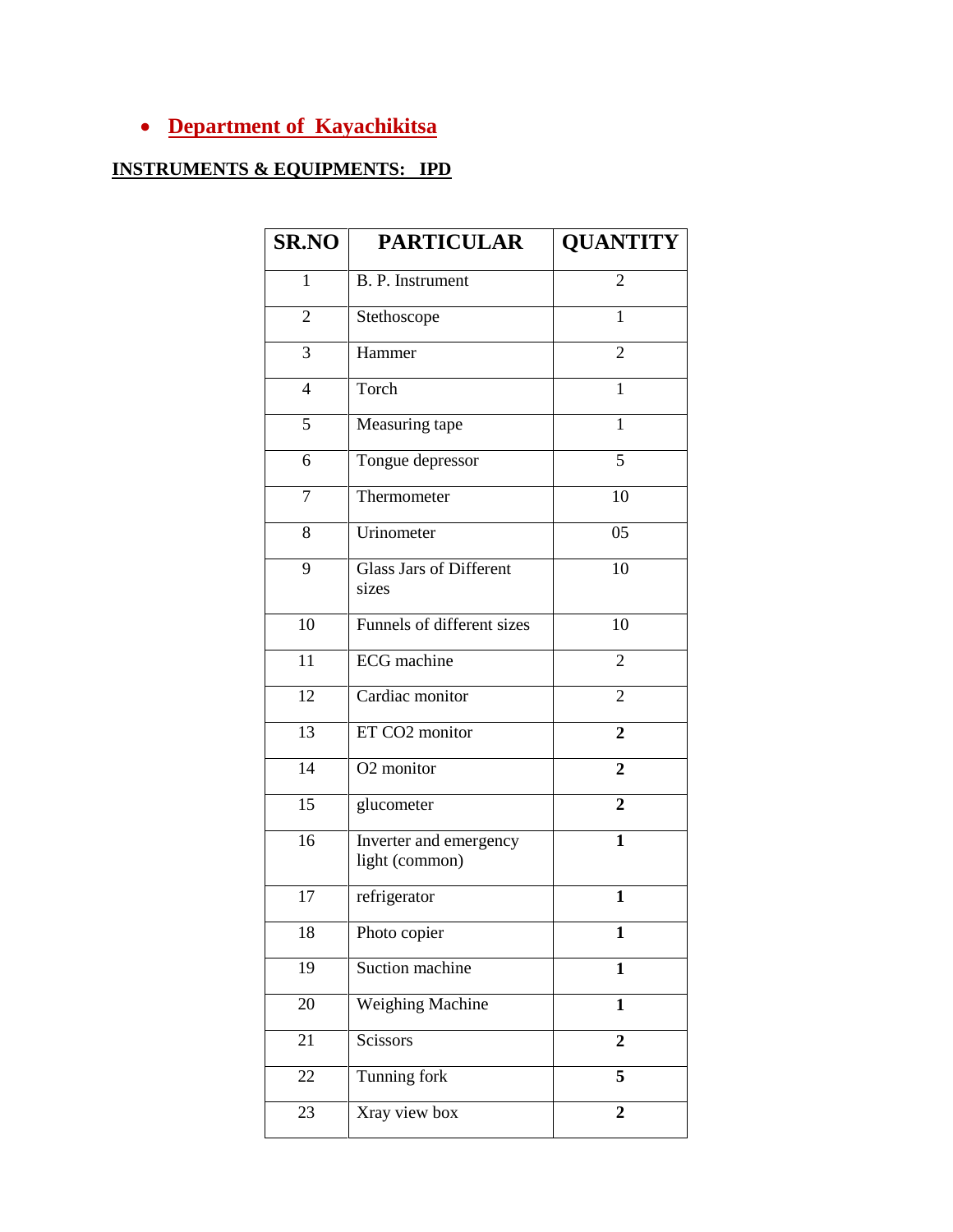| 24 | Sterilizer                                 |                             |
|----|--------------------------------------------|-----------------------------|
| 25 | Washing<br>machine(common)                 | 1                           |
| 26 | Autoclave (common)                         |                             |
| 27 | Nebulizer                                  | $\mathcal{D}_{\mathcal{L}}$ |
| 28 | O2 cylinder with complete<br>accessory set | 2                           |
|    | Total                                      | 79                          |
|    |                                            |                             |

# **O.P.D. EQUIPMENTS**

| 01 | Computer                             | 01 |
|----|--------------------------------------|----|
| 02 | Telephone                            | 01 |
| 03 | <b>B.P.Instruments</b>               | 01 |
| 04 | Stethoscope                          | 01 |
| 05 | Tounge depressor                     | 01 |
| 06 | X Ray view box                       | 01 |
| 07 | Hammer                               | 01 |
| 08 | Tuning fork                          | 01 |
| 09 | <b>Measuring Tape</b>                | 01 |
| 10 | Thermometre                          | 01 |
| 11 | Torch                                | 01 |
| 12 | <b>Weighing Machine</b>              | 01 |
| 13 | Weight and height measuring<br>stand | 01 |
|    | Total                                | 13 |

| <b>Total Instruments &amp; equipments</b> | 95 |
|-------------------------------------------|----|
| $\overline{OPD+IPD+Department}$           |    |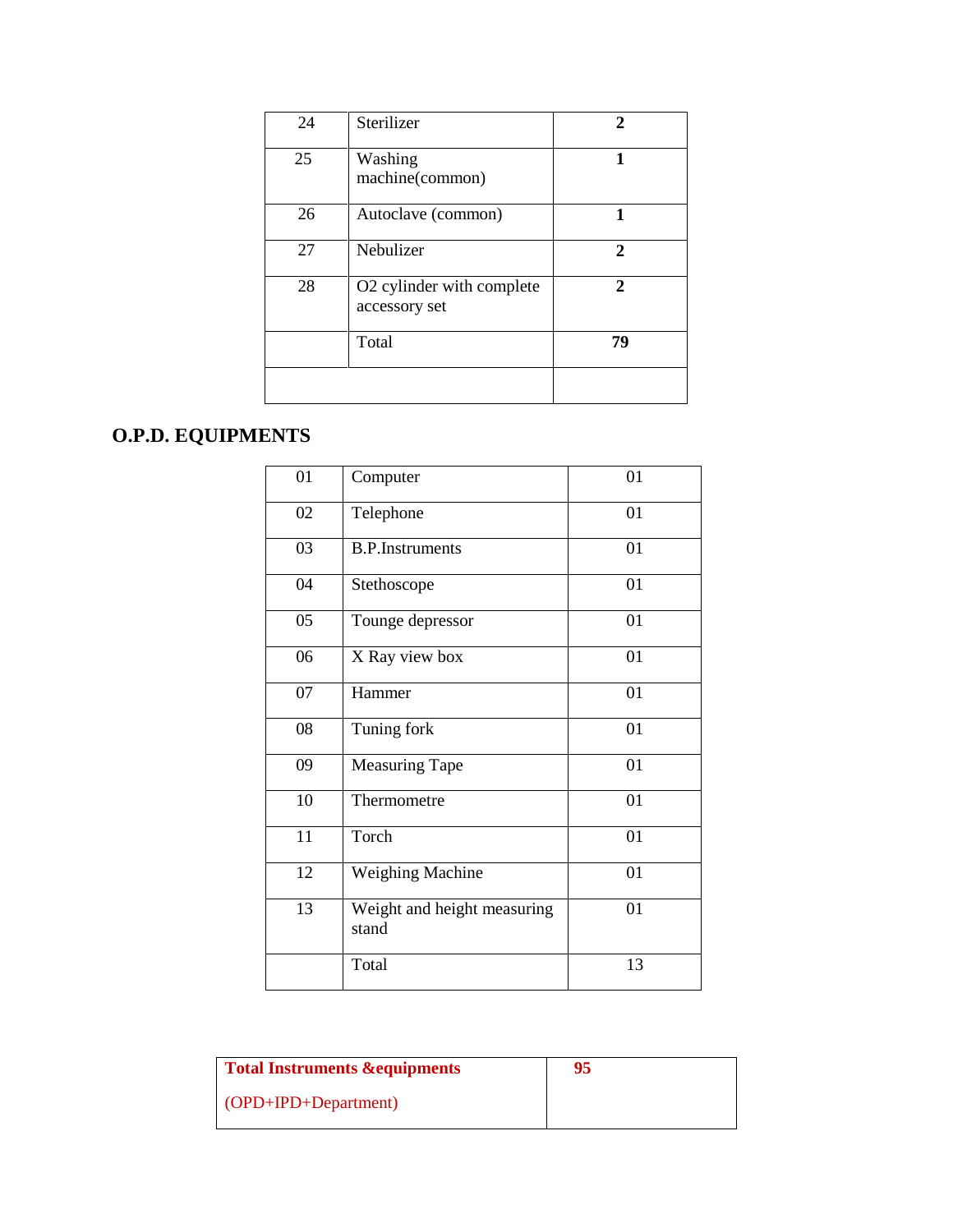### **Department of Balroga**

#### **INSTRUMENTS AND EQUIPMENTS:-**

| Sr. No.        | Items                                         | Quantity       |  |
|----------------|-----------------------------------------------|----------------|--|
|                | O.P.D                                         |                |  |
| $\mathbf{1}$   | Stethoscope (regular)                         | 1              |  |
| $\overline{2}$ | <b>B.P.</b> Instruments                       | $\overline{2}$ |  |
| 3              | <b>B.P</b> cuffs                              | 3              |  |
| $\overline{4}$ | Weighing Machine (Pediatric<br>Digital)       | $\mathbf{1}$   |  |
| 5              | Weighing Machine (Standing<br>regular)        | $\mathbf{1}$   |  |
| 6              | <b>Weighing Machine (Standing</b><br>Digital) | 1              |  |
| $\tau$         | Thermometer (Digital)                         | 1              |  |
| 8              | Thermometer(Rectal)                           | 1              |  |
| 9              | Stethoscope (Pediatric)                       | $\mathbf{1}$   |  |
| 10             | Infantometer                                  | $\mathbf{1}$   |  |
| 11             | Peak flow meter                               | $\mathbf{1}$   |  |
| 12             | Height measuring instrument                   | $\mathbf{1}$   |  |
| 13             | Torch                                         | $\mathbf{1}$   |  |
| 14             | <b>Measuring Tape</b>                         | 1              |  |
|                | Total                                         | 17             |  |
| I.PD           |                                               |                |  |
| $\mathbf{1}$   | Stethoscope                                   | 01             |  |
| $\overline{2}$ | <b>BP</b> Apparatus                           | $\mathbf{1}$   |  |
| 3              | <b>Bed Pans</b>                               | 3              |  |
| $\overline{4}$ | <b>Urine Pots</b>                             | 3              |  |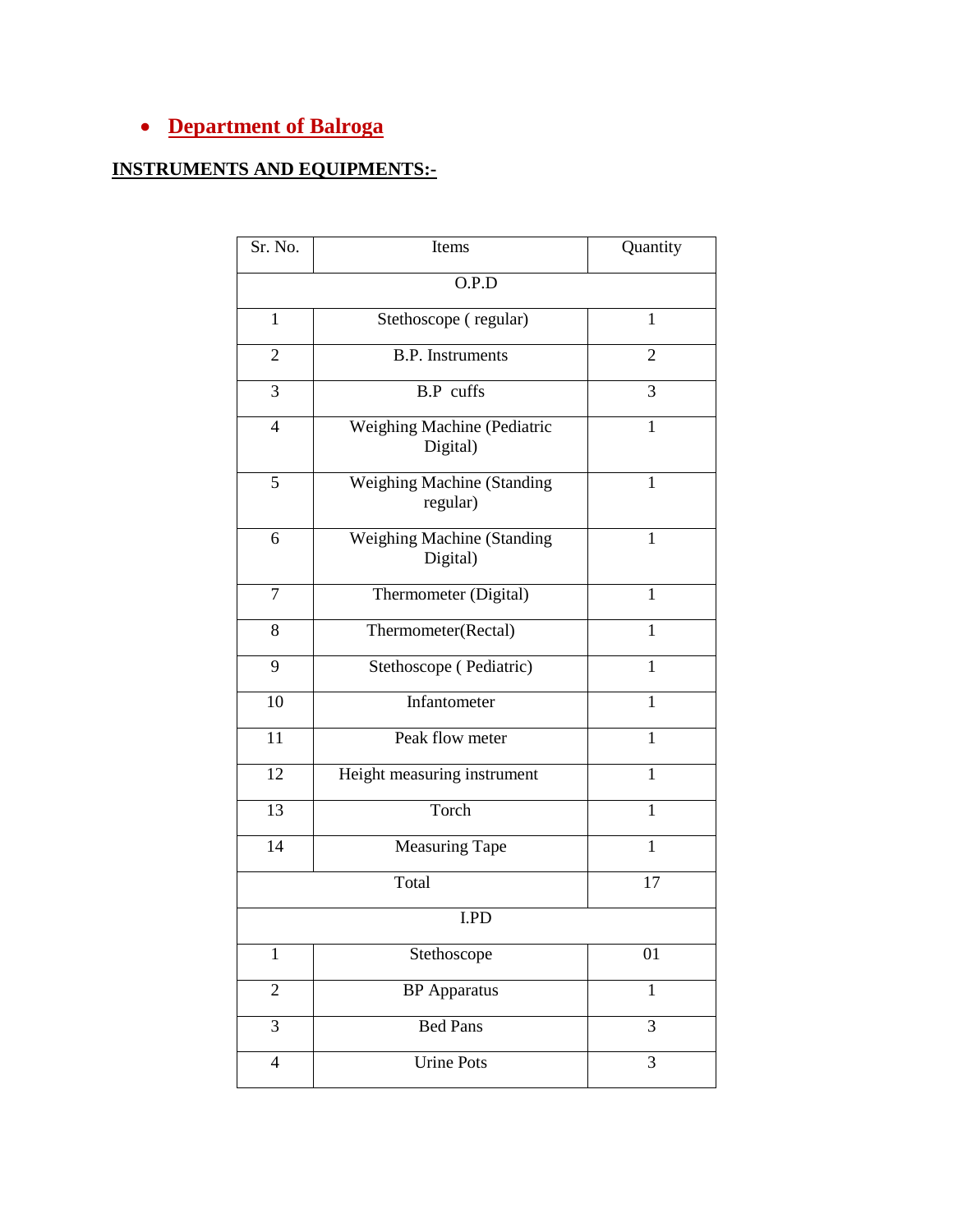| 5                        | Oxygen Cylinders                  | 1              |
|--------------------------|-----------------------------------|----------------|
| 6                        | Suction Machine (foot)            | 02             |
| 7                        | Weighing Machine Pediatric        | 01             |
| 8                        | <b>Stretcher Trolley</b>          | $\mathbf{1}$   |
| 9                        | Resuscitation Bag (Ambu bag)      | 01             |
| 10                       | Pediatric Laryngoscopes           | 01             |
| 11                       | Rectal thermometer                | $\mathbf{1}$   |
| 12                       | Oxygen mask                       | 02             |
| 13                       | Nasal prongs                      | 01             |
| 14                       | Peak flow Meter                   | $\mathbf{1}$   |
|                          | Total                             | 20             |
|                          | N.I.C.U                           |                |
| $\mathbf{1}$             | Stethoscope                       | 01             |
| $\overline{2}$           | Suction Machine (foot)            | 02             |
| 3                        | Weighing Machine Pediatric        | 01             |
| $\overline{\mathcal{L}}$ | Dressing Tray (steel)             | 1              |
| 5                        | Dressing Tray(Plastic)            | 1              |
| 6                        | Kidney Tray                       | 1              |
| 7                        | Plastic Jar small size            | 8              |
| 8                        | <b>Instrumental Trolley</b>       | 1              |
| 9                        | Double Surface Phototherapy       | 1              |
| 10                       | Resuscitation Trolley with warmer | 1              |
| 11                       | Resuscitation Bag (Ambu bag)      | 01             |
| 12                       | Pediatric Laryngoscopes           | 01             |
| $\overline{13}$          | Oxygen hood                       | $\overline{2}$ |
| 14                       | Oxygen mask                       | 02             |
| 15                       | Nasal prongs                      | 01             |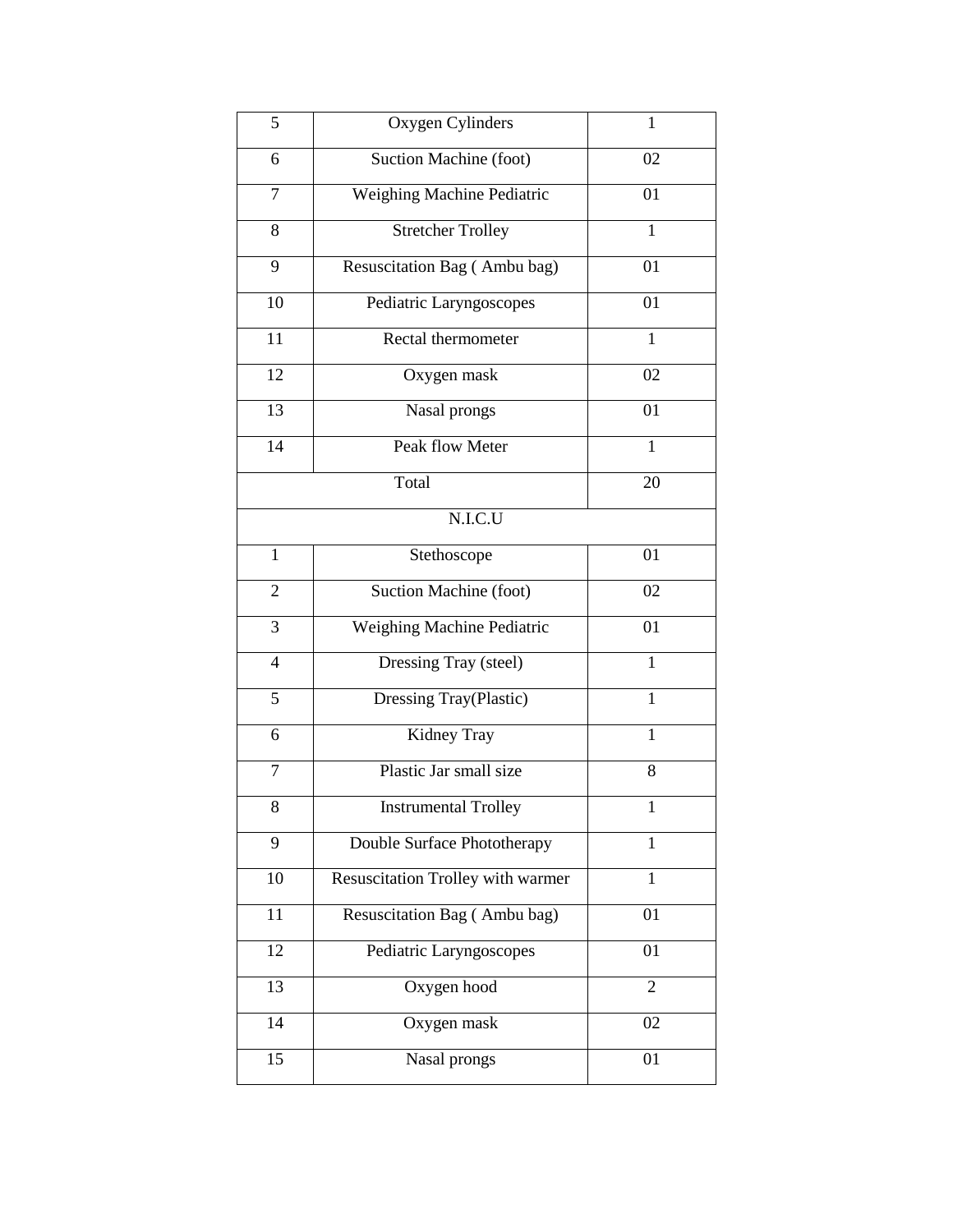|                                          | Total              |  |
|------------------------------------------|--------------------|--|
|                                          | <b>Grand Total</b> |  |
| <b>Total Instruments &amp;equipments</b> |                    |  |

### **Department Of Shalakya INSTRUMENTS AND EQUIPMENTS:-**

| Sr. No.         | Items                                        | Quantity        |
|-----------------|----------------------------------------------|-----------------|
|                 |                                              |                 |
|                 | NETRAROG BAHYA RUGNA VIBHAG (OPHTHAL O.P.D.) |                 |
| 1               | <b>Charging Torch</b>                        | $\overline{2}$  |
| $\overline{2}$  | Retinoscope                                  | 1               |
| 3               | Direct Ophthalmoscope                        | $\overline{2}$  |
| $\overline{4}$  | Slit Lamp                                    | $\overline{1}$  |
| $\overline{5}$  | Vision drum (Snellen's Chart)                | $\overline{2}$  |
| 6               | <b>Near Vision Chart</b>                     | $\overline{2}$  |
| $\overline{7}$  | Ishihara Chart                               | $\mathbf{1}$    |
| 8               | <b>Trial Case</b>                            | $\overline{2}$  |
| 9               | <b>Trial Frame</b>                           | $\overline{2}$  |
| 10              | Chair Unit                                   | $\mathbf{1}$    |
| 11              | Autorefractometer                            | $\mathbf{1}$    |
| 12              | A-scan                                       | $\mathbf{1}$    |
| 13              | Indirect Ophthalmoscope                      | $\overline{2}$  |
| $\overline{14}$ | $+20$ D Lens                                 | $\mathbf{1}$    |
| $\overline{15}$ | Applanation tonometer                        | $\mathbf{1}$    |
| $\overline{16}$ | Anjanshalaka                                 | $\overline{12}$ |
| 17              | Anjansheela (sahan)                          | $\mathbf{1}$    |
| 18              | Swimming goggles                             | 12              |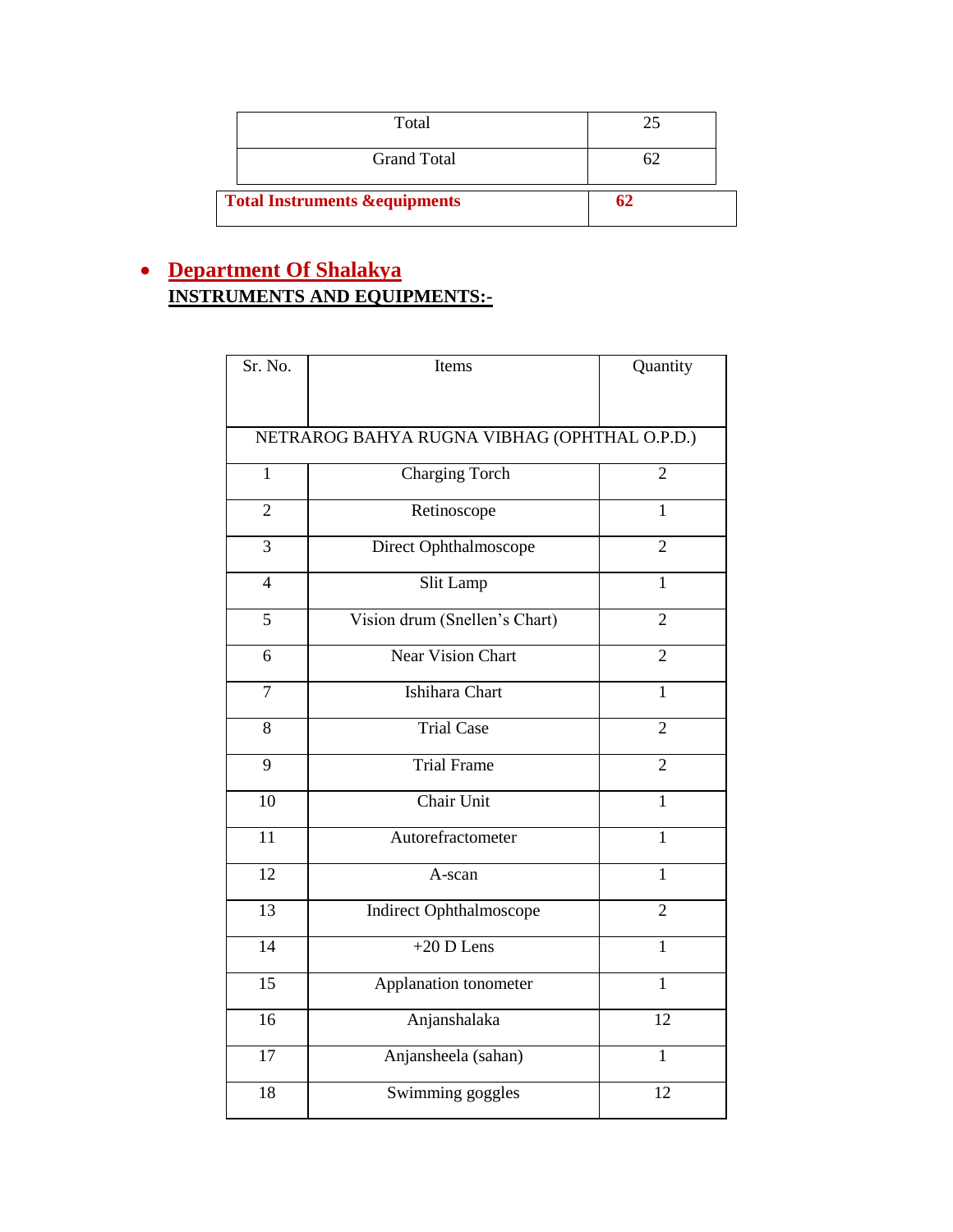| 19 | Slit lamp(5 step) imaging system with<br>(LCD) computer system | 1              |
|----|----------------------------------------------------------------|----------------|
| 20 | Placido Disc                                                   | 1              |
| 21 | Stesthescope                                                   | 1              |
| 22 | B. P. Apparatus                                                | 1              |
| 23 | Eye wash glasses                                               | 48             |
| 24 | Schiotz tonometer (from store)                                 | $1 + 1$        |
| 25 | Paper roll for Ascan and Autoref                               | 6              |
| 26 | Fluoroscene strips (box of 100)                                | $\mathbf{1}$   |
| 27 | Schirmer's strip (pack of 100)                                 | 1              |
|    | Total                                                          | 109            |
|    | KARNA NASA MUKH ROG BAHYA RUGNA VIBHAG (E.N.T.<br>O.P.D.)      |                |
| 28 | Bull's Lamp                                                    | $\mathbf{1}$   |
| 29 | <b>Head Mirror</b>                                             | $\overline{2}$ |
| 30 | Otoscope                                                       | $\mathbf{1}$   |
| 31 | <b>Tongue Depressor</b>                                        | 3              |
| 32 | Nasal Speculum                                                 | 5              |
| 33 | <b>ENT</b> forcep                                              | $\overline{2}$ |
| 34 | Jobsen probe                                                   | 5              |
| 35 | Steel tray                                                     | $\overline{2}$ |
| 36 | Aural speculum                                                 | 10             |
| 37 | Laryngeal mirror                                               | 5              |
| 38 | Post. Rhinoscopic mirror                                       | 2              |
| 39 | Small steel bowl                                               | $\overline{2}$ |
| 40 | kidney tray                                                    | 3              |
| 41 | Aural syringe                                                  | $\overline{2}$ |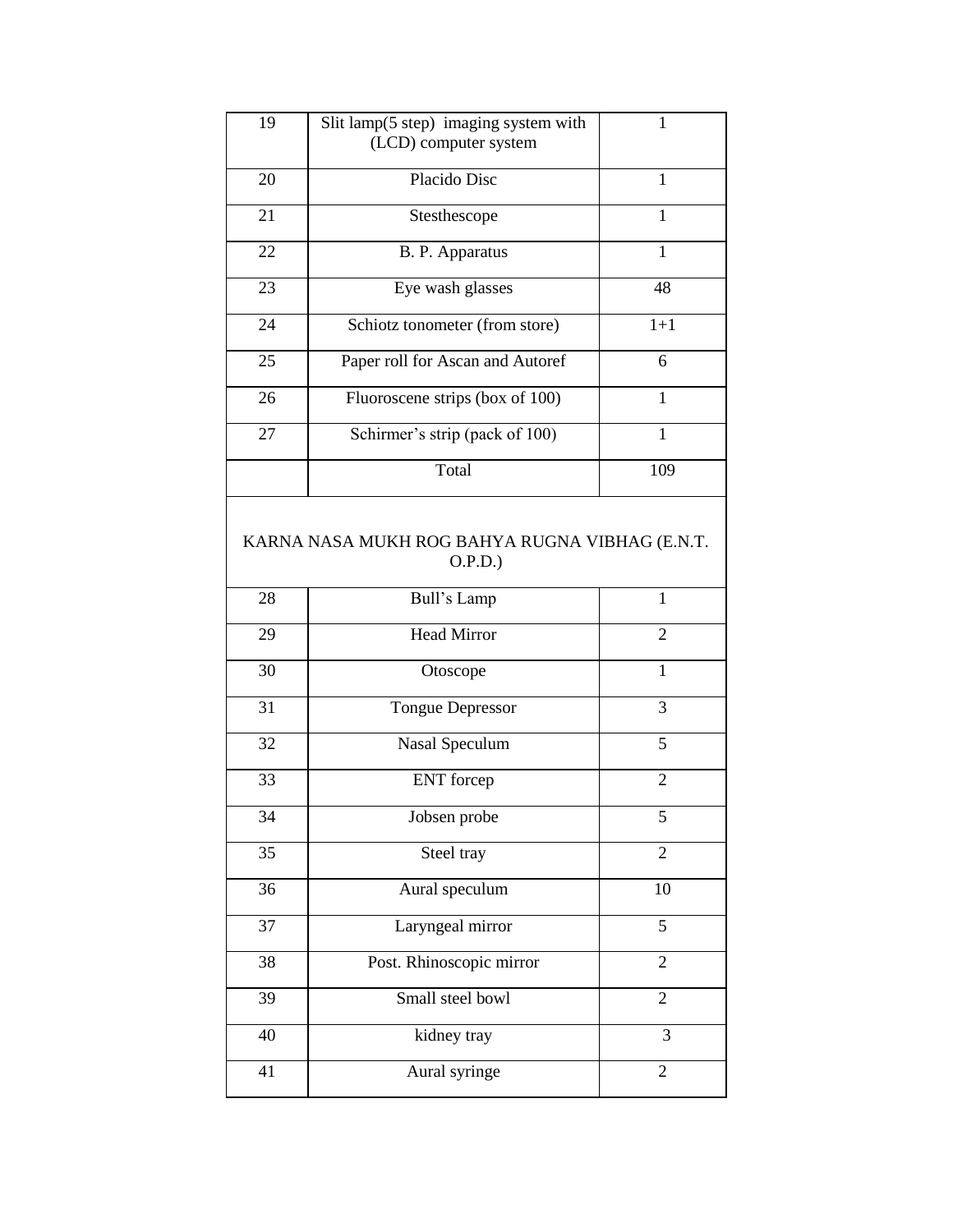| 42 | OPD unit with suction, trays, drawers,<br>cold light source, fibre optical cable,<br>head light | 1              |
|----|-------------------------------------------------------------------------------------------------|----------------|
| 43 | Tuning fork                                                                                     | 8              |
| 44 | Head light ordinary with transformer                                                            | 3              |
| 45 | Fibre optic cable 4.5mm 180cm long                                                              | $\mathbf{1}$   |
| 46 | Metal ear syringe 4 Oz with two<br>nozzles                                                      | $\mathbf{1}$   |
| 47 | Wax hook with cirrated tips                                                                     | 1              |
| 48 | Ear suction canula                                                                              | $\overline{2}$ |
| 49 | Post nasal mirror with handle                                                                   | $\overline{2}$ |
| 50 | Portable audiometry                                                                             | $\mathbf{1}$   |
| 51 | Digital Audiometry                                                                              | 1              |
| 52 | <b>Audiometry Room</b>                                                                          | $\mathbf{1}$   |
| 53 | X-Ray view box                                                                                  | $\mathbf{1}$   |
| 54 | Head light (Battery operated)                                                                   | $\overline{2}$ |
| 55 | Indirect Laryngoscopy mirror                                                                    | 3              |
| 56 | Tongue depressor                                                                                | 3              |
| 57 | <b>ENT</b> kit                                                                                  | 2              |
| 58 | Otoscope (Heine mini 2000 from store)                                                           | $\mathbf{1}$   |
| 59 | Otoscope (from store)                                                                           | $\mathbf{1}$   |
|    | Total                                                                                           | 80             |
|    | O.T INSTRUMENTS AND EQUIPEMENTS                                                                 |                |
| 60 | Operating Microscope with Co-Axial<br>Illumination and foot control<br>Opthalmic with Stand)    | 1              |
| 61 | ENT operating microscope and lens                                                               | 1              |
| 62 | <b>Surgical Operating Microscope</b><br>(Ophthalmic head)                                       | $\mathbf{1}$   |
| 63 | Appasamyphaco Emulsifier with                                                                   | $\mathbf{1}$   |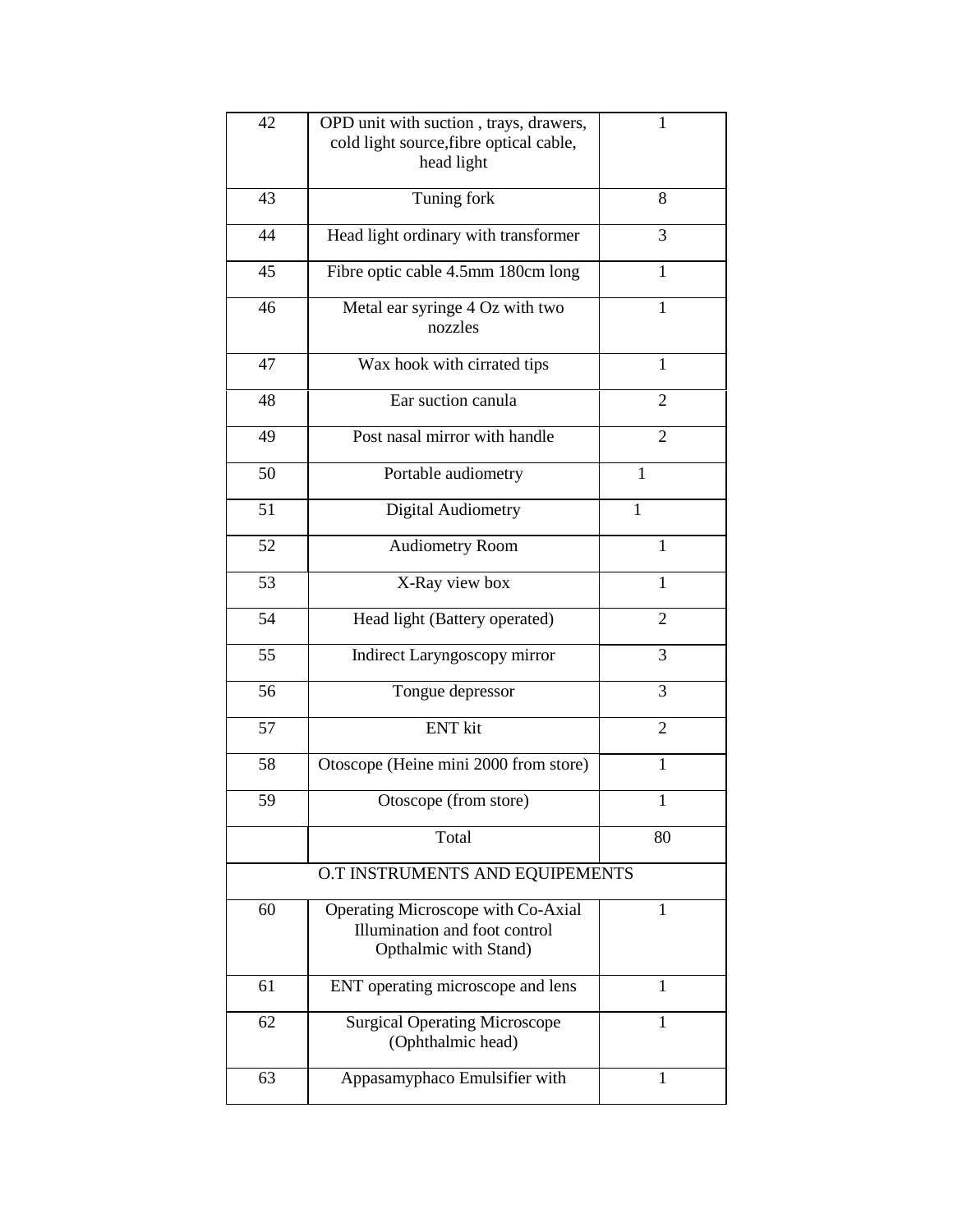|    | cautery with ant vitrectomy                     |                |
|----|-------------------------------------------------|----------------|
| 64 | Cautery in Phaco                                | 1              |
| 65 | Bipolar wet field cautery(common in<br>shalya)  | 1              |
| 66 | In built CCD Camera for operative<br>microscope | 1              |
| 67 | <b>Instrument Trolley</b>                       | 2              |
| 68 | Dressing Trolley, 3 shelf-1                     | 2              |
|    | 4 shelf-1                                       |                |
| 69 | Headlight with Transformer                      | 1              |
| 70 | Iv stand                                        | $\mathbf{1}$   |
| 71 | Formalin chamber                                | $\mathbf{1}$   |
| 72 | Stethoscope                                     | $\mathbf{1}$   |
| 73 | Blood pressure instrument                       | $\mathbf{1}$   |
| 74 | Barrequer Eye Speculum Universal                | 12             |
| 75 | Eye Speculum Guarded                            | $\overline{4}$ |
| 76 | <b>Fixation Forceps</b>                         | $\overline{4}$ |
| 77 | Silcock's needle holder with side lock          | $\overline{4}$ |
| 78 | Cataract knife                                  | 3              |
| 79 | Cystitome and spoon                             | 4              |
| 80 | Mule Evisceration Spoon                         | 4              |
| 81 | Lens loop vectis                                | 5              |
| 82 | Iris Forcep                                     | $\overline{2}$ |
| 83 | Iris Repositor(double ended)                    | 5              |
| 84 | Keratome                                        | $\overline{4}$ |
| 85 | Zealer's Knife                                  | 6              |
| 86 | <b>Irrigating Vectis</b>                        | $\overline{2}$ |
| 87 | Trephine handle with bleed                      | $\overline{2}$ |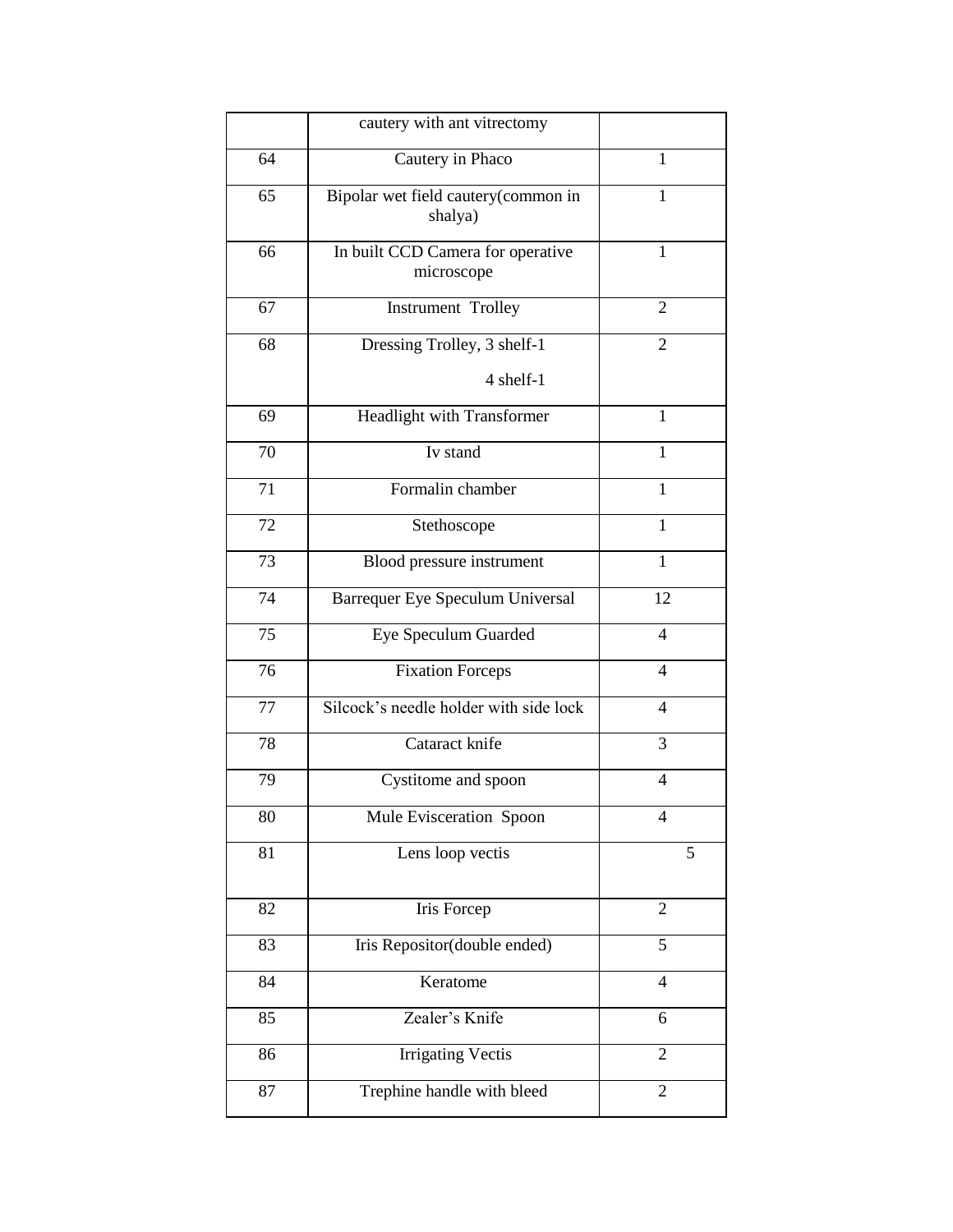| 88  | Lens holding Forcep                           | $\overline{2}$ |
|-----|-----------------------------------------------|----------------|
| 89  | Willis Cautery with copper ball point         | $\overline{4}$ |
| 90  | Beer cilea Epilation Forcep                   | 6              |
|     |                                               |                |
| 91  | <b>Evisceration Scoop</b>                     | $\overline{2}$ |
| 92  | <b>B.P. Handle</b>                            | $\overline{2}$ |
| 93  | Aspiration canulae                            | $\overline{4}$ |
| 94  | Muller's self retaining retractor             | $\overline{2}$ |
| 95  | <b>Wilder Punctum Dilator</b>                 | 12             |
| 96  | Lacrimal Canulae                              | 16             |
| 97  | <b>Chalazion Scoop</b>                        | 12             |
| 98  | Squint Hook                                   | $\overline{2}$ |
| 99  | <b>Strabismus Scissor</b>                     | $\overline{2}$ |
| 100 | Foreign body Spud                             | $\overline{2}$ |
| 101 | Nasal Foreign body hook                       | 4              |
| 102 | Bowman lacrimal probe                         | 16             |
| 103 | Desmarres eye lid Retractor                   | 14             |
| 104 | Cartula eye guard                             | $\overline{2}$ |
| 105 | Divekar iris scissor                          | $\overline{4}$ |
| 106 | Conjunctival scissor                          | 4              |
| 107 | Castroviejo Corneal scissor                   | 6              |
| 108 | Fixation forcep1-2, $&$ 3-2 teeth-2<br>(Lims) | $\overline{4}$ |
| 109 | (Pierse Haskin forcep) Dressing forcep        | 6              |
| 110 | Arroga Capsule Forcep                         | 4              |
| 111 | Thudichum's nasal Speculum                    | 3              |
| 112 | Laryngeal Mirror                              | 2              |
| 113 | Siegle's Pneumatic Speculum                   | $\overline{2}$ |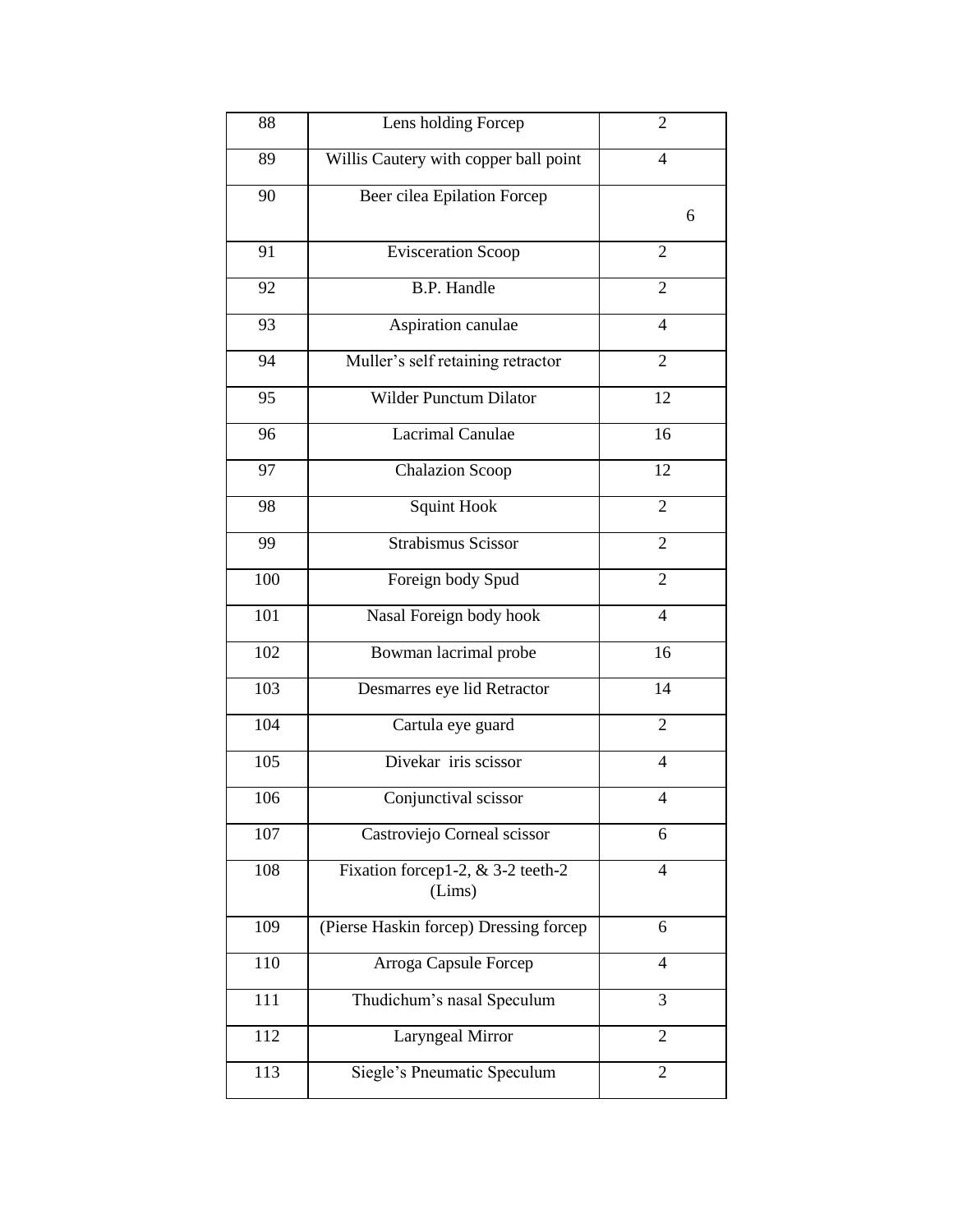| 114 | <b>Tuning Fork</b>                               | 2                        |
|-----|--------------------------------------------------|--------------------------|
| 115 | <b>Aural Syringe</b>                             | 4                        |
| 116 | <b>Eustachian Cathetor</b>                       | $\overline{\mathcal{A}}$ |
| 117 | <b>Jansen Mastoid Retractor</b>                  | 8                        |
| 118 | Boyel Davis mouth gag                            | $\overline{\mathcal{A}}$ |
| 119 | Piller retractor with dissector                  | $\overline{2}$           |
| 120 | <b>Knot Tier</b>                                 | $\overline{2}$           |
| 121 | Adenoid curette with gage                        | 6                        |
| 122 | Antrum trocar Canula                             | $\overline{2}$           |
| 123 | <b>Nasal Packing Forcep</b>                      | $\overline{4}$           |
| 124 | Tongue drepressor                                | 10                       |
| 125 | Iris Retractor(Dastoor)                          | $\overline{2}$           |
| 126 | Lasik Spatula                                    | $\overline{2}$           |
| 127 | Superior rectus forcep                           | 6                        |
| 128 | Simco's direct I/A Canula with silicon<br>tubing | 8                        |
| 129 | Arruga Capsule Polishing<br>Curette(forcep)      | 6                        |
| 130 | Trephine                                         | $\overline{2}$           |
| 131 | <b>Chalazion Clamp</b>                           | 10                       |
| 132 | Castroviejo micro Needle Holder                  | 6                        |
| 133 | Colibri Forceps (Plain & Tooth)                  | 6                        |
| 134 | Mosquito artery Forcep(hartman)                  | 24                       |
| 135 | <b>Towel Clips</b>                               | 12                       |
| 136 | Nasal speculum                                   | $\overline{4}$           |
| 137 | Nasal Snare (polyp)                              | 6                        |
| 138 | <b>Tonsil Snare</b>                              | 6                        |
| 139 | Tongue Plate with throat suction                 | 6                        |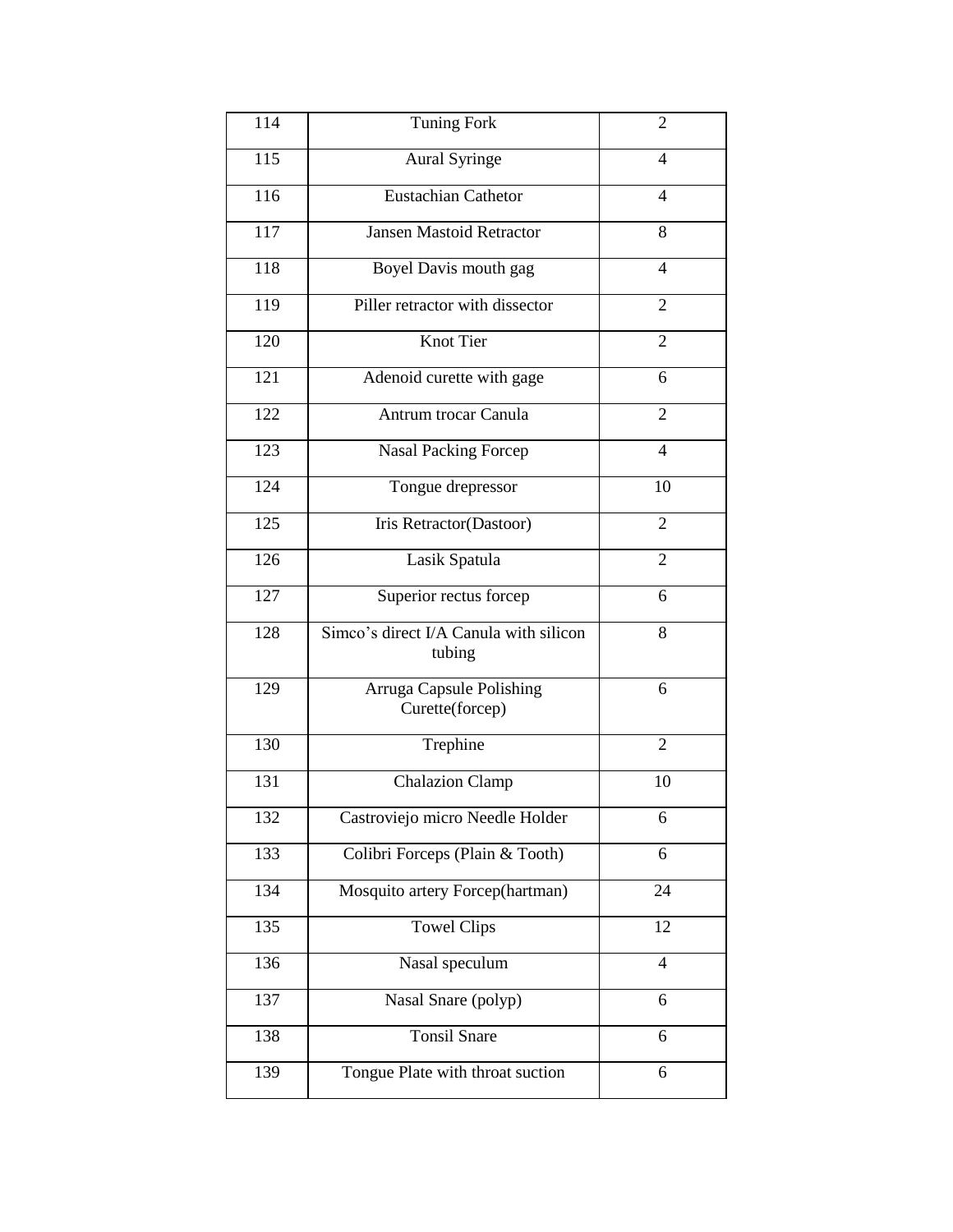| 140 | MeyrhoeferChalazion Curette                          | 16             |
|-----|------------------------------------------------------|----------------|
| 141 | Chittle'sForcep                                      | 6              |
| 142 | <b>Tonsil Holding Forcep</b>                         | 6              |
| 143 | <b>Tonsilar Dissector</b>                            | 6              |
| 144 | Killian long bladed nasal speculum                   | $\overline{2}$ |
| 145 | Long bladed nasal speculum                           | $\overline{2}$ |
| 146 | Laryngoscope direct                                  | $\mathbf{1}$   |
| 147 | (Kelman's ) lens insertion forcep                    | $\overline{4}$ |
| 148 | Suture tying forceps curved                          | $\overline{2}$ |
| 149 | Anterior chamber needle                              | $\mathbf{1}$   |
| 150 | Suture tying forceps plain s.s.                      | 3              |
| 151 | LucsForcep(peritonsillar abscess<br>draining forcep) | 6              |
| 152 | Dressing Drum                                        | $\overline{2}$ |
| 153 | Fine needle holder                                   | 6              |
| 154 | <b>SR</b> Needle                                     | 6              |
| 155 | <b>Fullers Tracheostomy Tube</b>                     | 6              |
| 156 | Air Sterliser                                        | $\mathbf{1}$   |
| 157 | Air way plastic                                      | $\mathbf{1}$   |
| 158 | Air way steel                                        | $\mathbf{1}$   |
| 159 | Self retaining mastoid retractor                     | $\overline{4}$ |
| 160 | Jobson aural probe                                   | 6              |
| 161 | Suction connection(tonsillar)                        | 6              |
| 162 | Baynet shaped Nasal gauge                            | $\overline{4}$ |
| 163 | West lacrimal Chiessel                               | $\mathbf{1}$   |
| 164 | Rt. Angle retractor                                  | $\overline{2}$ |
| 165 | Quinsy forcep                                        | $\overline{2}$ |
| 166 | Periosteal elevator                                  | 2              |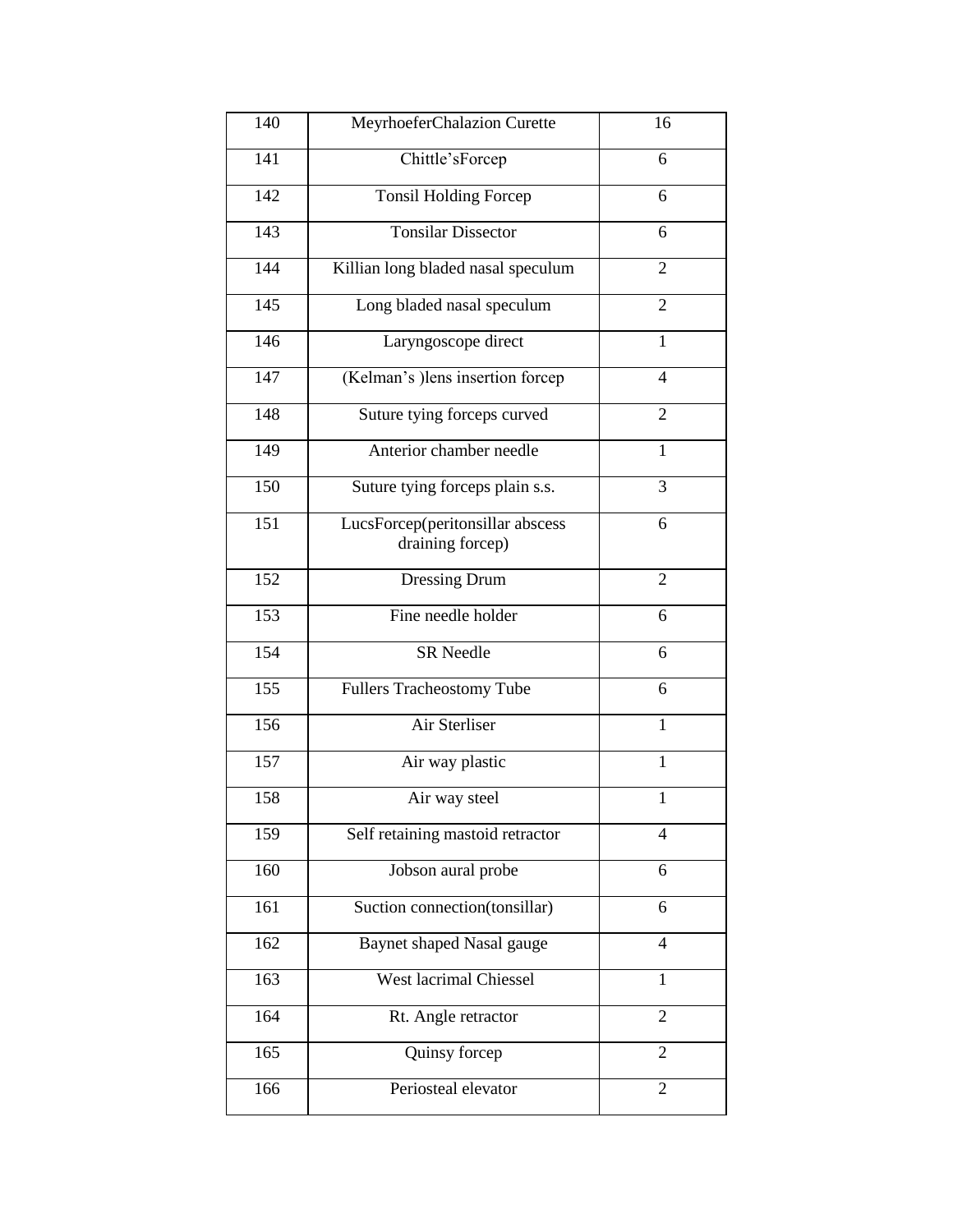| 167              | Phaco Chopper                                     | $\overline{2}$           |
|------------------|---------------------------------------------------|--------------------------|
| 168              | Hydro cannula                                     | 10                       |
| 169              | Dialor Lens manipulating hook                     | $\overline{\mathcal{A}}$ |
| 170              | Capsular scissor                                  | $\mathbf{1}$             |
| 171              | AC wash cannula                                   | 6                        |
| 172              | Suture needle                                     | $\overline{5}$           |
| 173              | Utrataforcep                                      | $\overline{1}$           |
| 174              | Sterilizing box with mats                         | 6                        |
| 175              | Cat-paw lacrimal sac retractor                    | 3                        |
| $\overline{176}$ | Muller lacrimal sac retractor                     | $\overline{4}$           |
| 177              | Castroviejo calliper                              | $\overline{4}$           |
| 178              | Wells Enucleation spoon                           | $\overline{4}$           |
| 179              | <b>IOL</b> manipulator                            | $\overline{4}$           |
| 180              | Smith Lens Expressor                              | $\overline{4}$           |
| 181              | <b>Graefe Strabismus hook</b>                     | $\overline{4}$           |
| 182              | Hook's corneal knife                              | $\overline{4}$           |
| 183              | Barraquer blade braker and holder                 | $\overline{4}$           |
| 184              | Langs lacrimal sac dissector                      | $\overline{4}$           |
| 185              | Kelly glaucoma punch                              | $\overline{2}$           |
| 186              | Elevator (double ended)                           | 4                        |
| 187              | Mallet                                            | $\overline{4}$           |
| 188              | Pictel probe with suture holes                    | 2                        |
| 189              | Mc person corneal forcep with tieing<br>platforms | 6                        |
| 190              | Kellman Mc person angled forcep                   | 6                        |
| 191              | Snelenentropion clamp                             | 4                        |
| 192              | Westcott tenatomy scissor                         | 6                        |
| 193              | Vannas straight scissor                           | 6                        |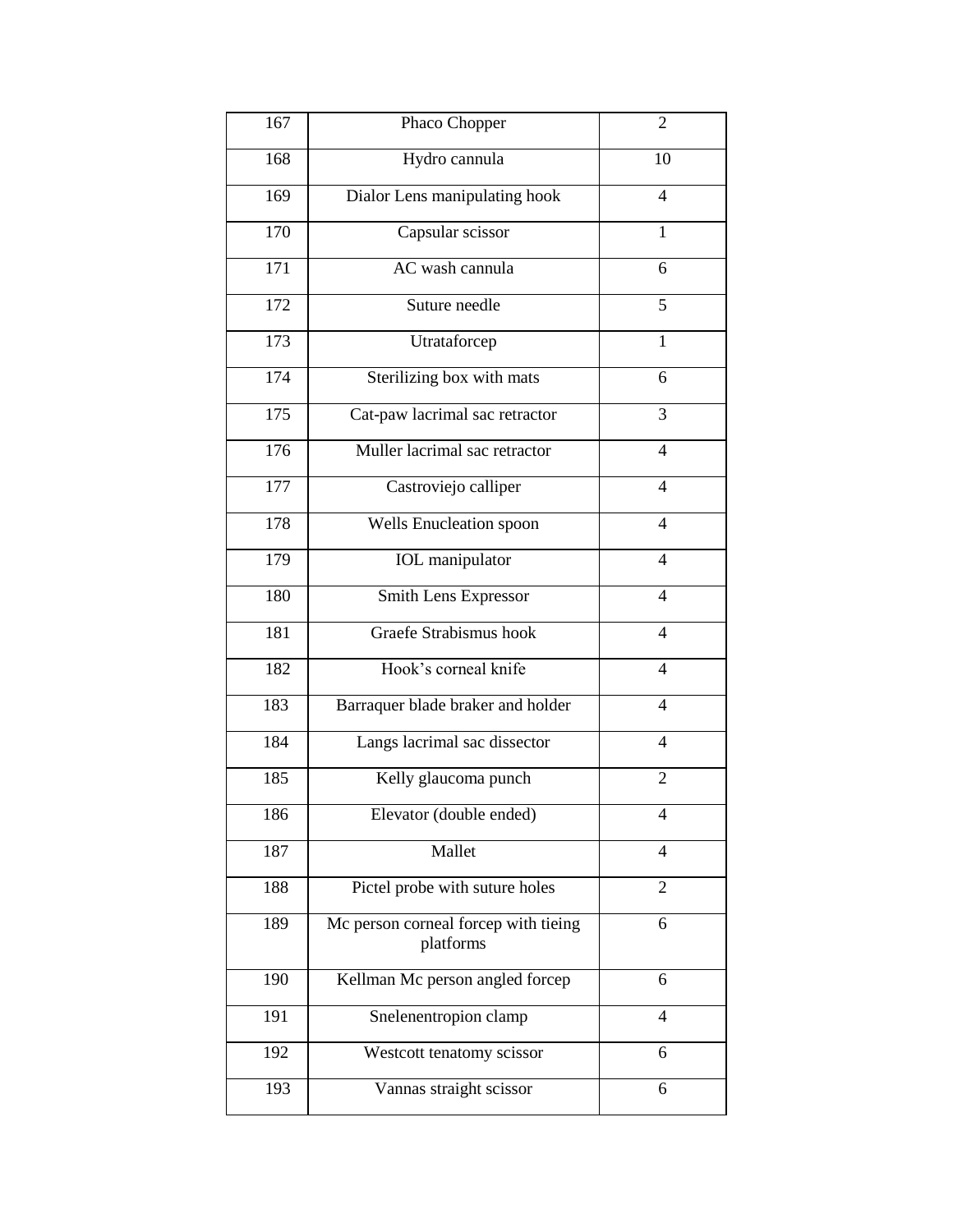| 194 | Strabismus scissor                                | 6              |
|-----|---------------------------------------------------|----------------|
| 195 | <b>Enucleation scissor</b>                        | 6              |
| 196 | Barraquer needle holder                           | 6              |
| 197 | Air injection cannula                             | 6              |
| 198 | Healon aspirating cannula                         | 6              |
| 199 | J-loop cannula(right-left with silicon<br>tubing) | 8              |
| 200 | Irrigating aspirating handle                      | 6              |
| 201 | Lens dialer                                       | 6              |
| 202 | Mastoid gauge                                     | $\overline{4}$ |
| 203 | Mastoid cell secker with scoop                    | $\overline{4}$ |
| 204 | Antraltrocker cannula                             | $\overline{4}$ |
| 205 | Antral burr                                       | 4              |
| 206 | Freers septal knife                               | 6              |
| 207 | <b>Ballingers</b> swivel knife                    | 6              |
| 208 | Walshmanforcep                                    | $\overline{4}$ |
| 209 | Laryngeal forcep                                  | $\overline{4}$ |
| 210 | Guillotine                                        | 6              |
| 211 | Posterior rhinoscopy mirror                       | 6              |
| 212 | Ear currette                                      | 6              |
| 213 | Monitor (pulse O2)                                | $\mathbf{1}$   |
|     | Total                                             | 694            |
|     | <b>Grand Total</b>                                | 883            |

| <b>Total Instruments &amp; equipments</b> | 883 |
|-------------------------------------------|-----|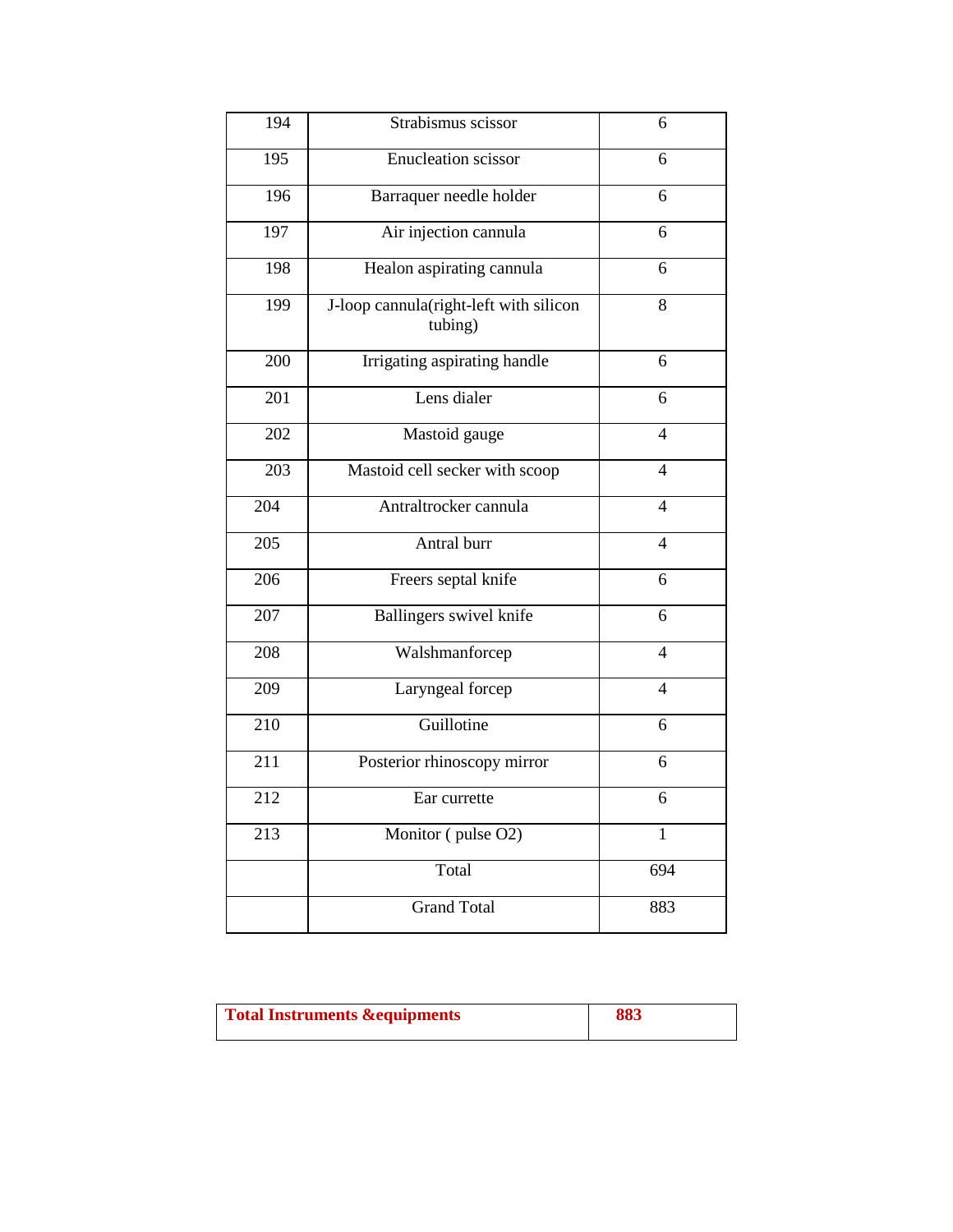### **Department of Panchkarma INSTRUMENTS AND EQUIPMENTS:-**

#### Therapy Room

| Sr. No         | Name of the equipment/instrument               | Quantity<br>presently<br>available |
|----------------|------------------------------------------------|------------------------------------|
| $\mathbf{1}$   | Kidney tray                                    | 1                                  |
| $\overline{2}$ | Bastiyantra (enema pot)                        | 1                                  |
| 3              | Stethoscope                                    | 1                                  |
| $\overline{4}$ | Tongue depressor straight                      | 1                                  |
| 5              | Bed pans                                       | 3                                  |
| 6              | Urine pot                                      | 3                                  |
| $\overline{7}$ | Multipurpose table                             | 2                                  |
| 8              | Picchinchil table (dhara table)                | $\overline{2}$                     |
| 9              | Wooden table                                   | $\overline{2}$                     |
| 10             | Kutisweda                                      | $\overline{2}$                     |
| 11             | Basti table                                    | $\overline{2}$                     |
| 12             | Vaman chair & table                            | $\overline{2}$                     |
| 13             | Nasya table                                    | $\overline{2}$                     |
| 14             | Sarvangbashpswedanyantra<br>(petisweda)        | $\overline{2}$                     |
| 15             | Shirodhara table with basti attachment         | 2                                  |
| 16             | Virechan chair                                 | 2                                  |
| 17             | Sarvangdharayantra                             | $\overline{4}$                     |
| 18             | Steam generator machine(aoutoclave<br>cookers) | $6$ (new)<br>1(old)                |
| 19             | Hot air unit                                   | $\overline{2}$                     |
| 20             | Enema set                                      | $\overline{2}$                     |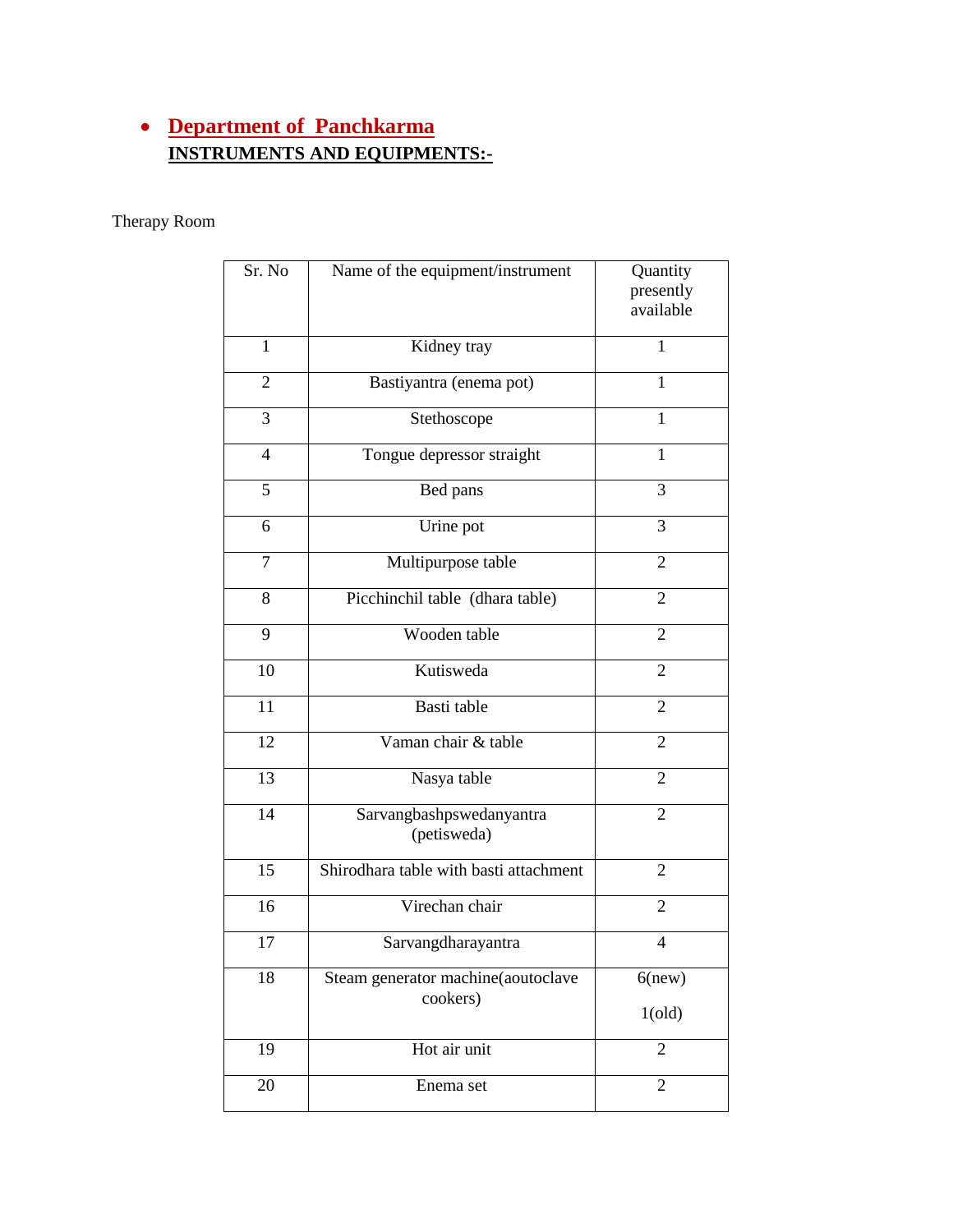| 21 | Measuring glass            | 7              |
|----|----------------------------|----------------|
|    | $Big = 4$                  |                |
|    | $Small = 3$                |                |
| 22 | Dhoopanyantra (small)      | $\overline{1}$ |
| 23 | Dhoopan set (with 6 pieps) | 6              |
| 24 | Kidney tray                | 6              |
| 25 | Steel syringes             | 17             |
| 26 | Janubastiyantra            | 3              |
| 27 | Katibastiyantra            | $\mathbf{1}$   |
| 28 | Hridbastiyantra            | $\mathbf{1}$   |
| 29 | Shirobasti leather cap     | $\overline{3}$ |
| 30 | Shirodhara vessel          | $\overline{2}$ |
| 31 | Chalni                     | 5              |
| 32 | Cooker                     | $\overline{c}$ |
| 33 | Cooker bowl                | 3              |
| 34 | Big spoon                  | $\overline{2}$ |
| 35 | Aluminum pots              | 9              |
|    | $5$ lit = 2                |                |
|    | $4$ lit = 2                |                |
|    | $3$ lit = 1                |                |
|    | 1 lit = $2$                |                |
|    | $\frac{1}{2}$ lit = 1      |                |
|    | $25$ lit = 1               |                |
| 36 | Aluminum mug               | $\overline{2}$ |
| 37 | Steel jug                  | 1              |
| 38 | Tea pot                    | $\mathbf{1}$   |
| 39 | Steel plates               | 6              |
|    | $Big = 3$                  |                |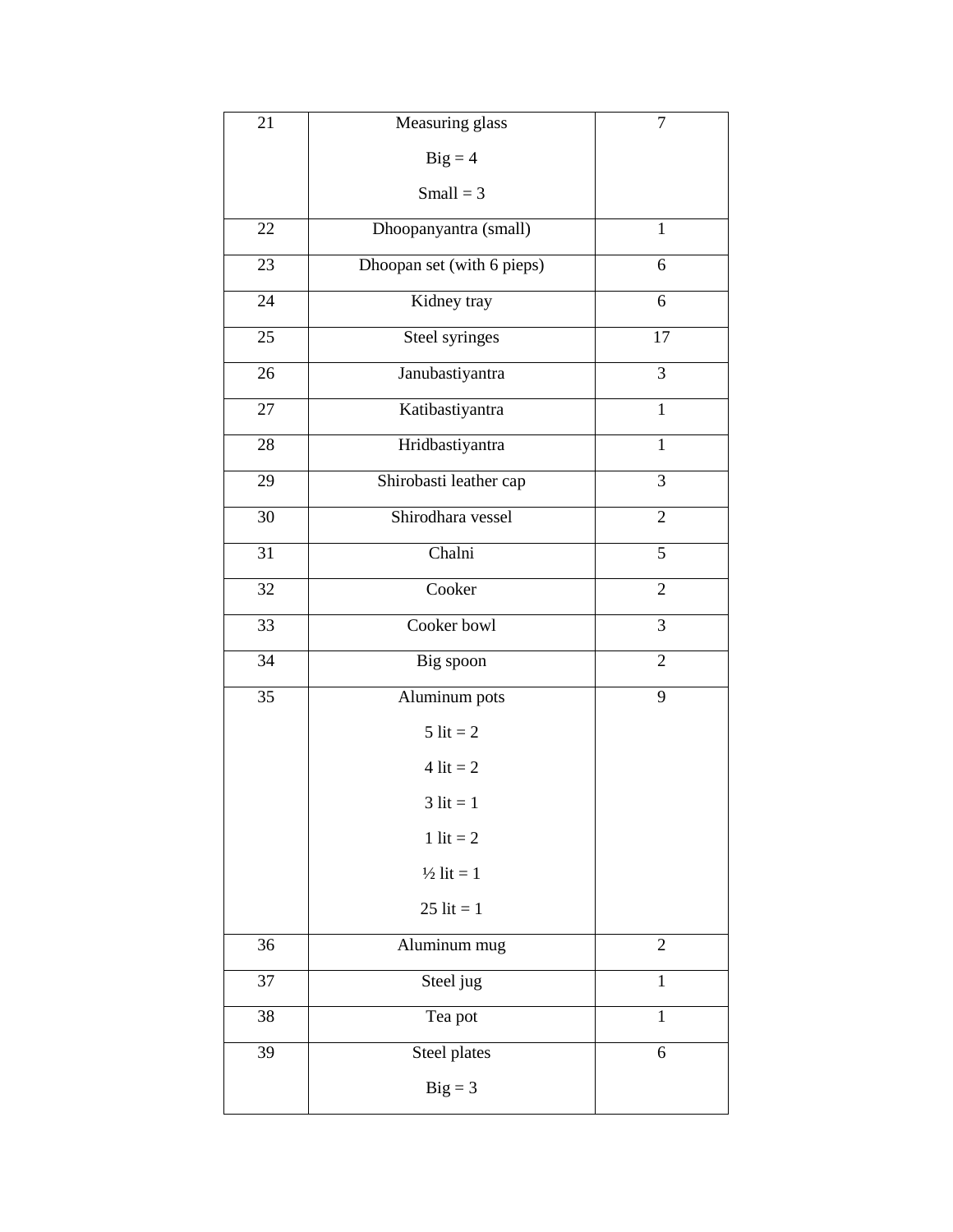|                 | Small = $3$           |                |
|-----------------|-----------------------|----------------|
| 40              | Steel glass           | 6              |
| 41              | Steel bowl            | 17             |
|                 | $Big = 10$            |                |
|                 | $Small = 7$           |                |
| $\overline{42}$ | Round steel bowl      | $\overline{3}$ |
| $\overline{43}$ | Table spoon           | $\mathbf{1}$   |
| $\overline{44}$ | Steel pot with handle | $\mathbf{1}$   |
|                 | 12 lit = $1$          |                |
| 45              | Juice glass big       | $\overline{3}$ |
| 46              | Plastic enema pot     | $\overline{2}$ |
| 47              | Solar plexus          | 1              |
| $\overline{48}$ | Steel copper base pot | $\overline{2}$ |
| 49              | Steel vessel          | 8              |
| 50              | B.p. Instruments      | $\overline{2}$ |
| 51              | Stethoscope           | $\overline{2}$ |
| $\overline{52}$ | Scissors              | $\overline{2}$ |
| $\overline{53}$ | Tong                  | 5              |
|                 | Total                 | 177            |

EQUIPMENTS & INSTRUMENTS O.P.D: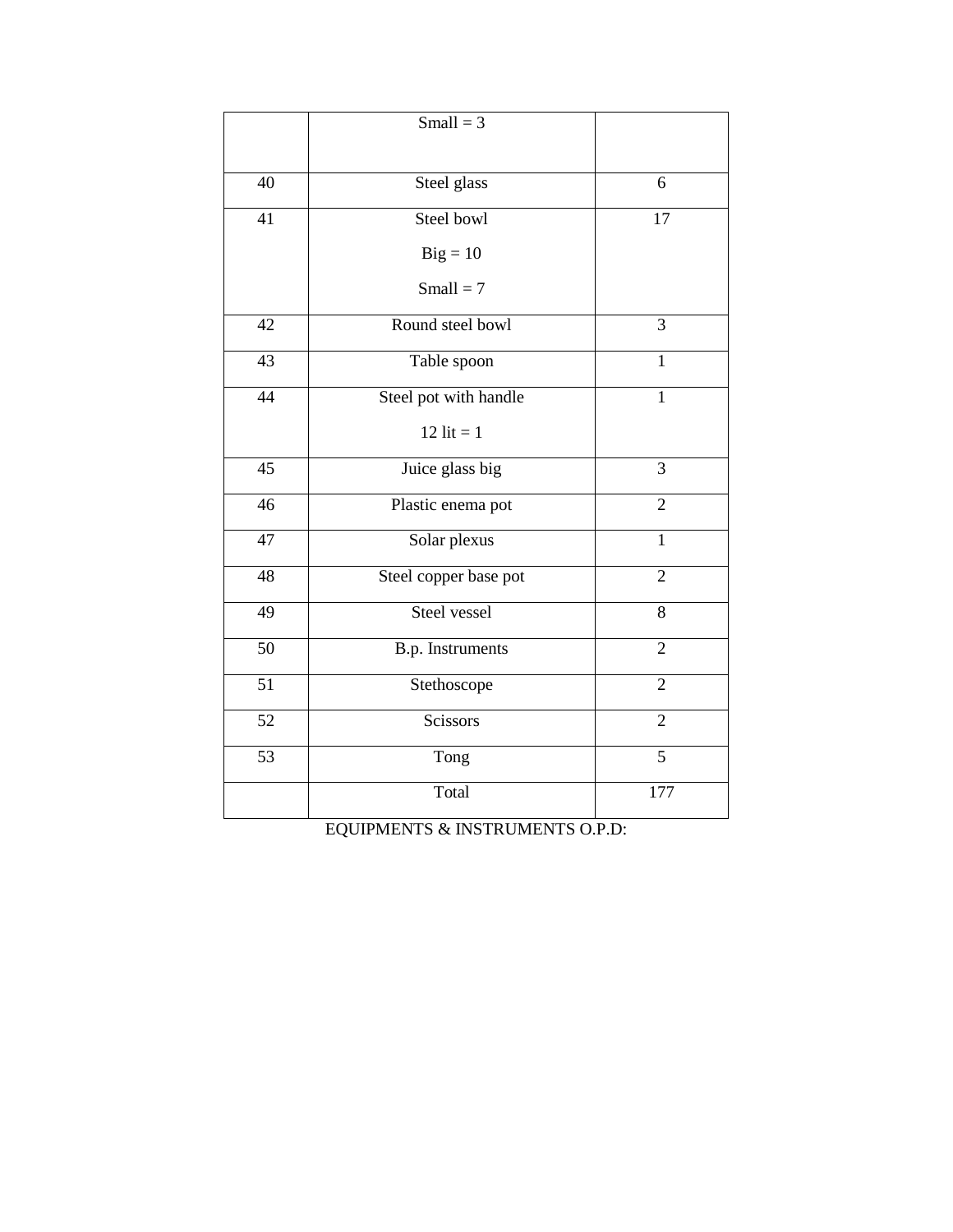| SR.NO          | <b>PARTICULAR</b>             | <b>QUANTITY</b> |
|----------------|-------------------------------|-----------------|
| $\mathbf{1}$   | Weighing Machine              | 1               |
| $\overline{2}$ | <b>B. P. Instrument</b>       | $\overline{1}$  |
| $\overline{3}$ | Stethoscope                   | $\mathbf{1}$    |
| $\overline{4}$ | Hammer                        | $\mathbf{1}$    |
| $\overline{5}$ | Torch                         | $\mathbf{1}$    |
| $\overline{6}$ | Measuring tape                | $\mathbf{1}$    |
| $\overline{7}$ | Tongue depressor              | $\mathbf{1}$    |
| $\overline{8}$ | Thermometer                   | $\mathbf{1}$    |
| 9              | <b>Height Measuring Scale</b> | $\mathbf{1}$    |
|                | Total                         | 9               |

Total Equipment/Instrument ( TherapyRoom+O.P.D)=177+9=186

| <b>Total Instruments &amp; equipments</b> | 186 |
|-------------------------------------------|-----|
|                                           |     |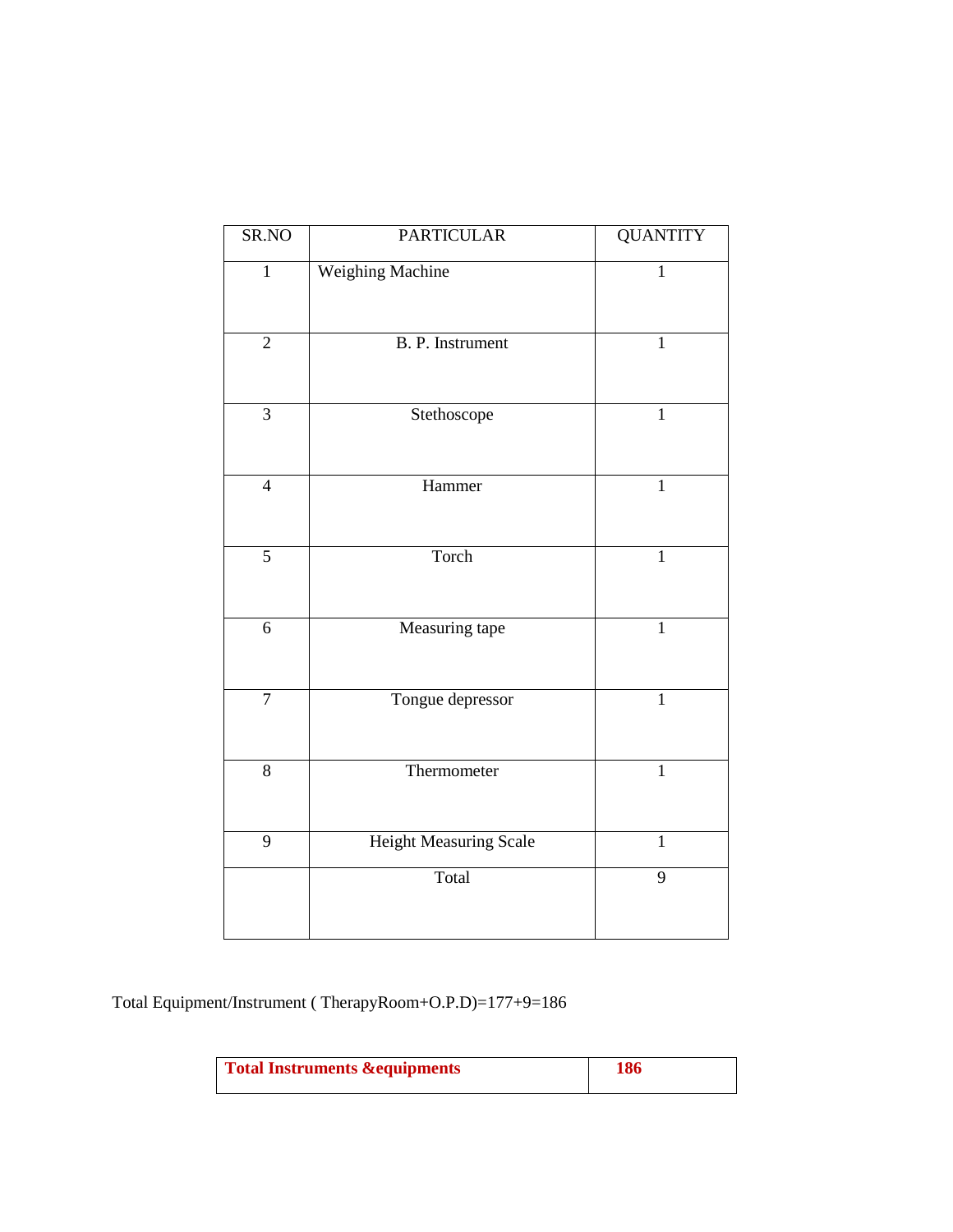# **Department Of PrasutitantraavumStrirog**

# **Instruments & Equipments**

| Sr. No.         | Items                           | Quantity       |
|-----------------|---------------------------------|----------------|
|                 | O.P.D                           |                |
| $\mathbf{1}$    | Stethoscope                     | $\mathbf{1}$   |
| $\overline{2}$  | <b>B.P.</b> Instruments         | $\mathbf{1}$   |
| 3               | Weighing Machine                | $\mathbf{1}$   |
| $\overline{4}$  | Instrument trolley              | $\mathbf{1}$   |
| 5               | Instrument tray                 | $\mathbf{1}$   |
| 6               | Gloves tray                     | $\mathbf{1}$   |
| $\overline{7}$  | Dressing drum (small)           | 1              |
| 8               | <b>Examination lamp</b>         | $\mathbf{1}$   |
| $\overline{9}$  | <b>Fetal Doppler</b>            | $\mathbf{1}$   |
| 10              | Stand with bowl                 | $\mathbf{1}$   |
| $\overline{11}$ | <b>USG-colour Doppler</b>       | $\mathbf{1}$   |
| 12              | Sims Speculum                   | $\mathbf{1}$   |
| 13              | Cuscos Speculum                 | 5              |
| 14              | Anterior vaginal wall retractor | $\mathbf{1}$   |
| 15              | Vulsellum                       | $\mathbf{1}$   |
| 16              | Swab holder                     | $\overline{2}$ |
| 17              | Uterine sound                   | $\overline{2}$ |
| 18              | Long curved artery              | $\mathbf{1}$   |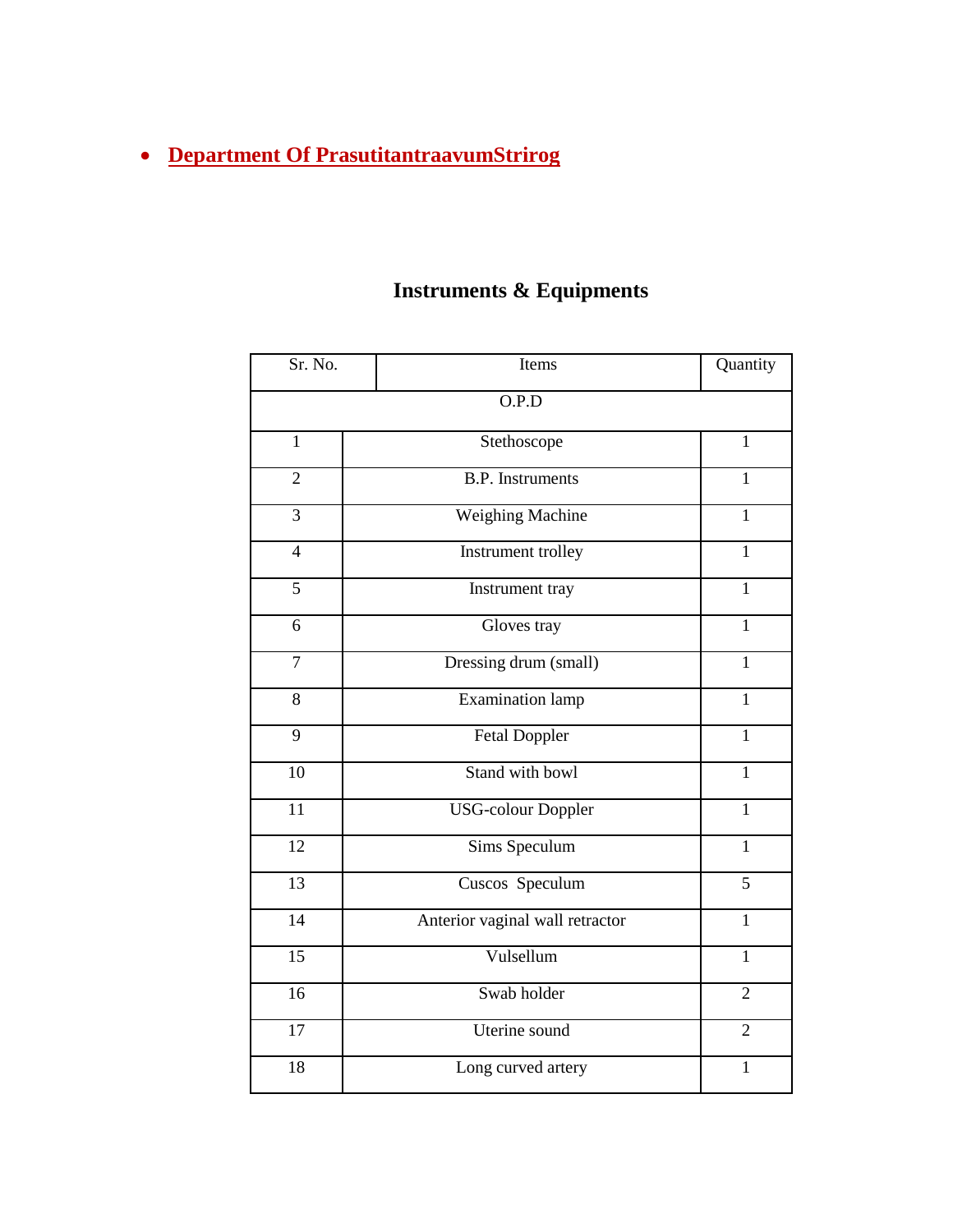| 19             | Long artery          | $\mathbf{1}$   |
|----------------|----------------------|----------------|
| 20             | Small artery         | $\mathbf{1}$   |
| 21             | Chittle forceps      | $\mathbf{1}$   |
| 22             | Plastic tray         | $\mathbf{1}$   |
| 23             | Tooth forceps        | $\mathbf{1}$   |
|                | Total<br>29          |                |
|                | I.P.D                |                |
| $\mathbf{1}$   | Stethoscope          | $\mathbf{1}$   |
| $\mathbf{2}$   | BP apparatus         | $\mathbf{1}$   |
| $\overline{3}$ | Bed pans             | $\overline{2}$ |
| $\overline{4}$ | Oxygen cylinders     | $\mathbf{1}$   |
| $\overline{5}$ | Suction machine      | $\mathbf{1}$   |
| 6              | Dressing trolley     | $\overline{1}$ |
| $\overline{7}$ | Chittle'sforcepS     | $\mathbf{1}$   |
| 8              | Kidney tray          | $\overline{2}$ |
| 9              | Steel tray           | $\overline{2}$ |
| 11             | Sponge holder        | $\mathbf{1}$   |
| 12             | Sim's Speculum       | $\mathbf{1}$   |
| 13             | Cusco's Speculum     | $\overline{4}$ |
| 14             | Doppler              | $\mathbf{1}$   |
| 15             | Infra Red Lamp       | $\overline{2}$ |
| 16             | Dhupan Chair         | $\mathbf{2}$   |
| 17             | <b>Fetal Monitor</b> | $\mathbf{1}$   |
|                | Total<br>24          |                |
|                | LABOUR ROOM & OT     |                |
| $\mathbf{1}$   | Labour table         | $\mathbf{1}$   |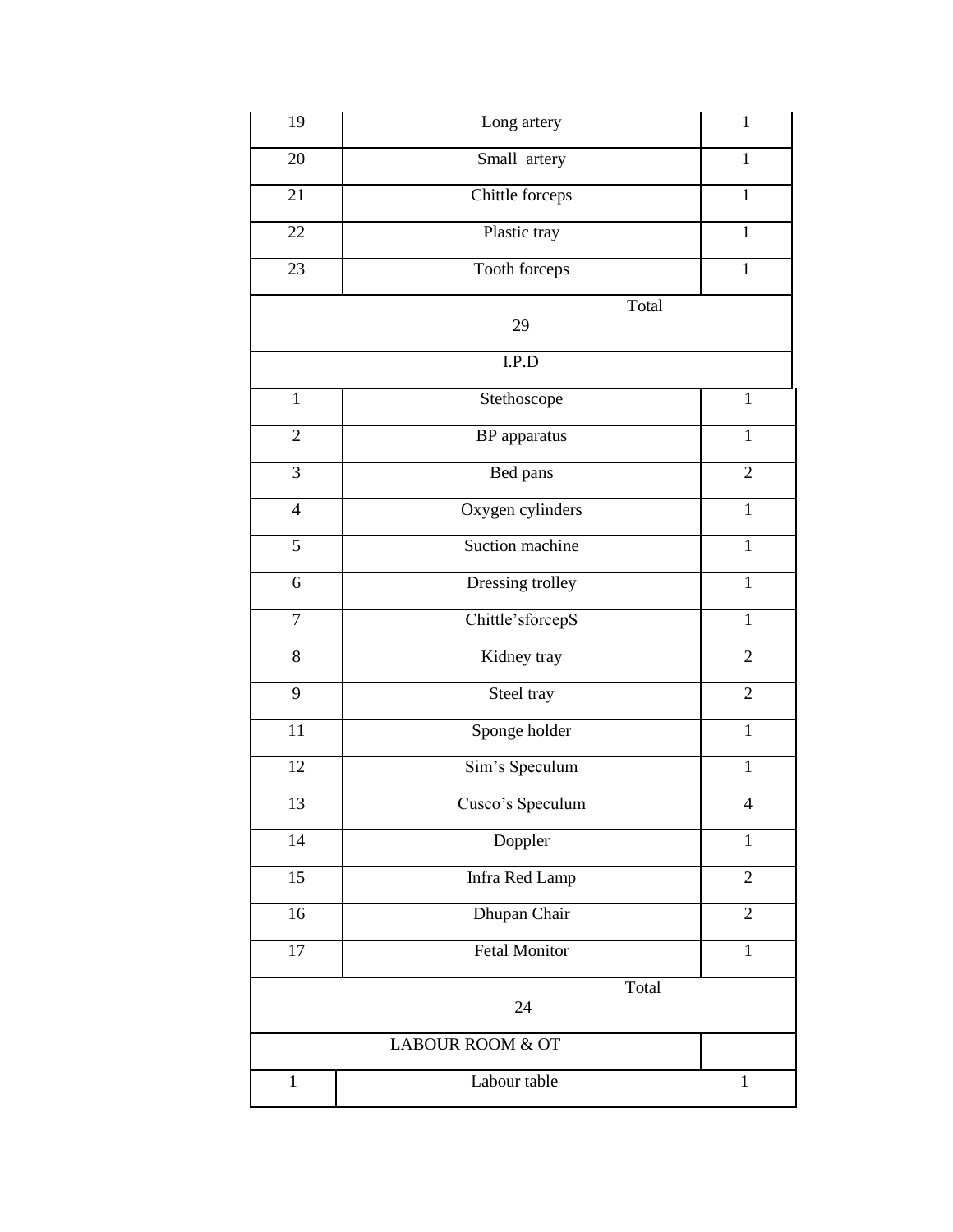| $\mathbf{2}$    | Shadowless Lamp                | 1              |
|-----------------|--------------------------------|----------------|
| 3               | Simple trolley                 | $\overline{2}$ |
| $\overline{4}$  | 4 shelf dressing trolley       | $\mathbf{1}$   |
| 5               | Suction machine                | $\mathbf{1}$   |
| 6               | Foot Suction                   | $\mathbf{1}$   |
| $\overline{7}$  | Drugs tray                     | $\overline{2}$ |
| 8               | Dressing drum (small)          | $\mathbf{1}$   |
| 9               | Dressing drum(big)             | $\overline{2}$ |
| 10              | S.S baby tray                  | $\overline{1}$ |
| 11              | Warmer                         | $\mathbf{1}$   |
| 12              | O <sub>2</sub> Hood            | $\mathbf{1}$   |
| $\overline{13}$ | Formalin chamber               | $\mathbf{1}$   |
| 14              | NST machine                    | $\mathbf{1}$   |
| 15              | Paediatric resuscitation kit   | $\mathbf{1}$   |
| 16              | Paediatric weighing machine    | $\mathbf{1}$   |
| 17              | Episiotomy scissor             | $\overline{2}$ |
| 18              | Umbilical cord cutting scissor | $\overline{2}$ |
| 19              | Anterior Vg Wall retractor     | $\mathbf{2}$   |
| 20              | Vulsellum                      | $\overline{2}$ |
| 21              | Uterine sound                  | $\mathbf{2}$   |
| 22              | Chittle forceps                | $\mathbf{1}$   |
| 23              | Fetoscope                      | $\overline{1}$ |
| 24              | Sims Speculum                  | $\mathbf{1}$   |
| 25              | Cuscos speculum                | $\overline{4}$ |
| 26              | Sponge holder                  | $\overline{2}$ |
| 27              | Needle holder                  | $\overline{2}$ |
| 28              | Artery forceps                 | $\overline{2}$ |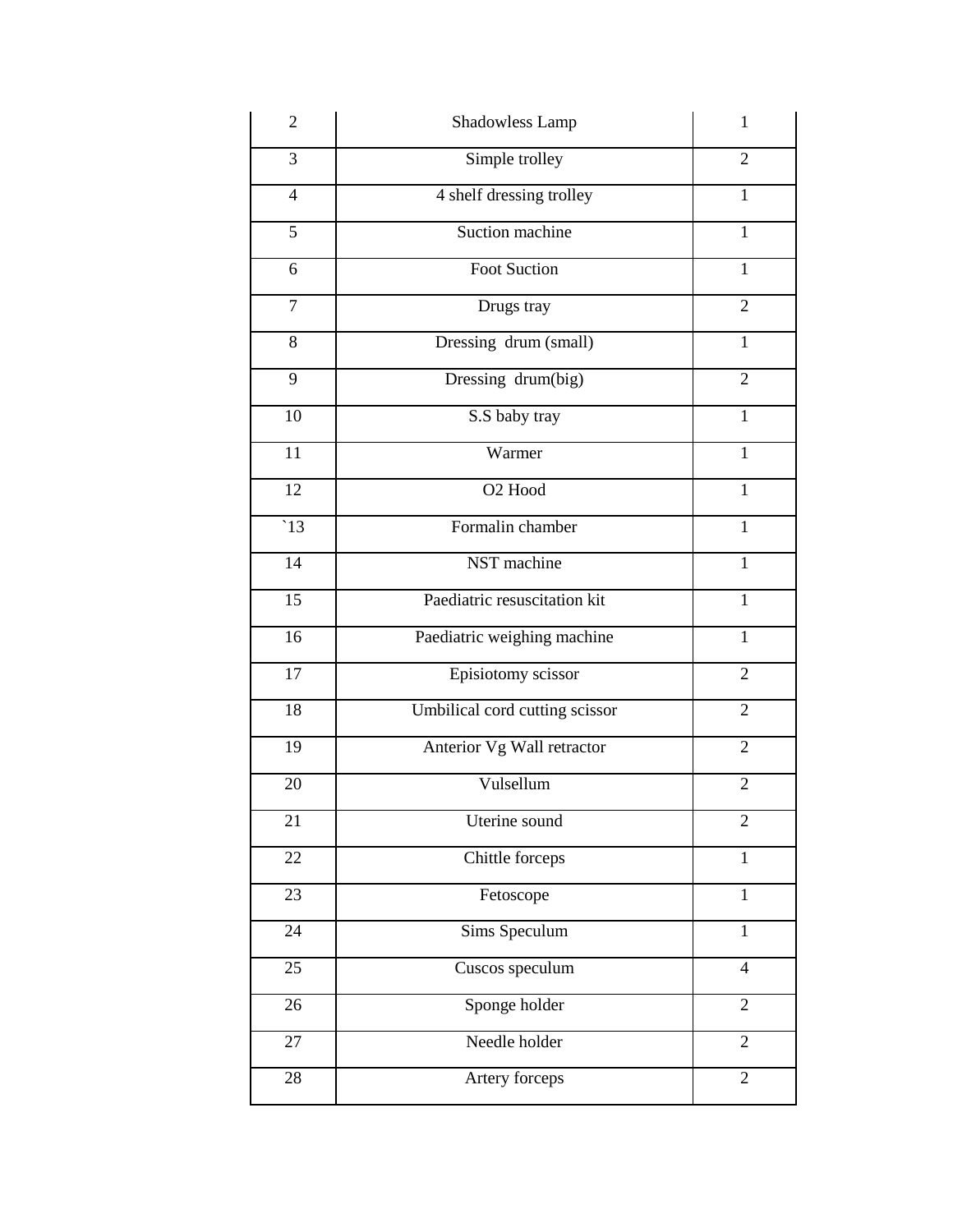| 29             | O2 cylinder with mask        | 1            |
|----------------|------------------------------|--------------|
| 30             | Foetaltococardiograph        | 1            |
| 31             | Phototherapy unit            | $\mathbf{1}$ |
| 32             | Patient trolley              | $\mathbf{1}$ |
| 33             | Infantometer                 | $\mathbf{1}$ |
| 34             | Low cavity forceps           | $\mathbf{1}$ |
| 35             | Doppler                      | $\mathbf{1}$ |
| 36             | Vaccum Extractor             | $\mathbf{1}$ |
| 37             | Sterilizer                   | $\mathbf{1}$ |
| 38             | Mackentosh rubber sheet      | Adequate     |
| 39             | Catgut threads               | Adequate     |
| 40             | Drawsheets, plastic apron    | Adequate     |
| 41             | HIV kit for emergency        | Adequate     |
| 42             | Plain, hole towel            | Adequate     |
| 43             | Gloves                       | Adequate     |
| 44             | Nebulizer                    | $\mathbf{1}$ |
| 45             | Foetoscope                   | $\mathbf{1}$ |
| 46             | Autoclave                    | 1 Common     |
| 47             | Pulse oximeter               | 1 Common     |
| 48             | Tongue depressor             | 1            |
| 49             | Endo-Tracheal tube           | Adequate     |
|                | Total<br>56+Adequate         |              |
|                | <b>GYNAEC-OT</b>             |              |
| $\mathbf{1}$   | Video colposcope with TV     | $\mathbf{1}$ |
| $\overline{2}$ | Video Hysteroscope with TCRE | $\mathbf{1}$ |
| $\overline{3}$ | <b>Foot Suction</b>          | $\mathbf{1}$ |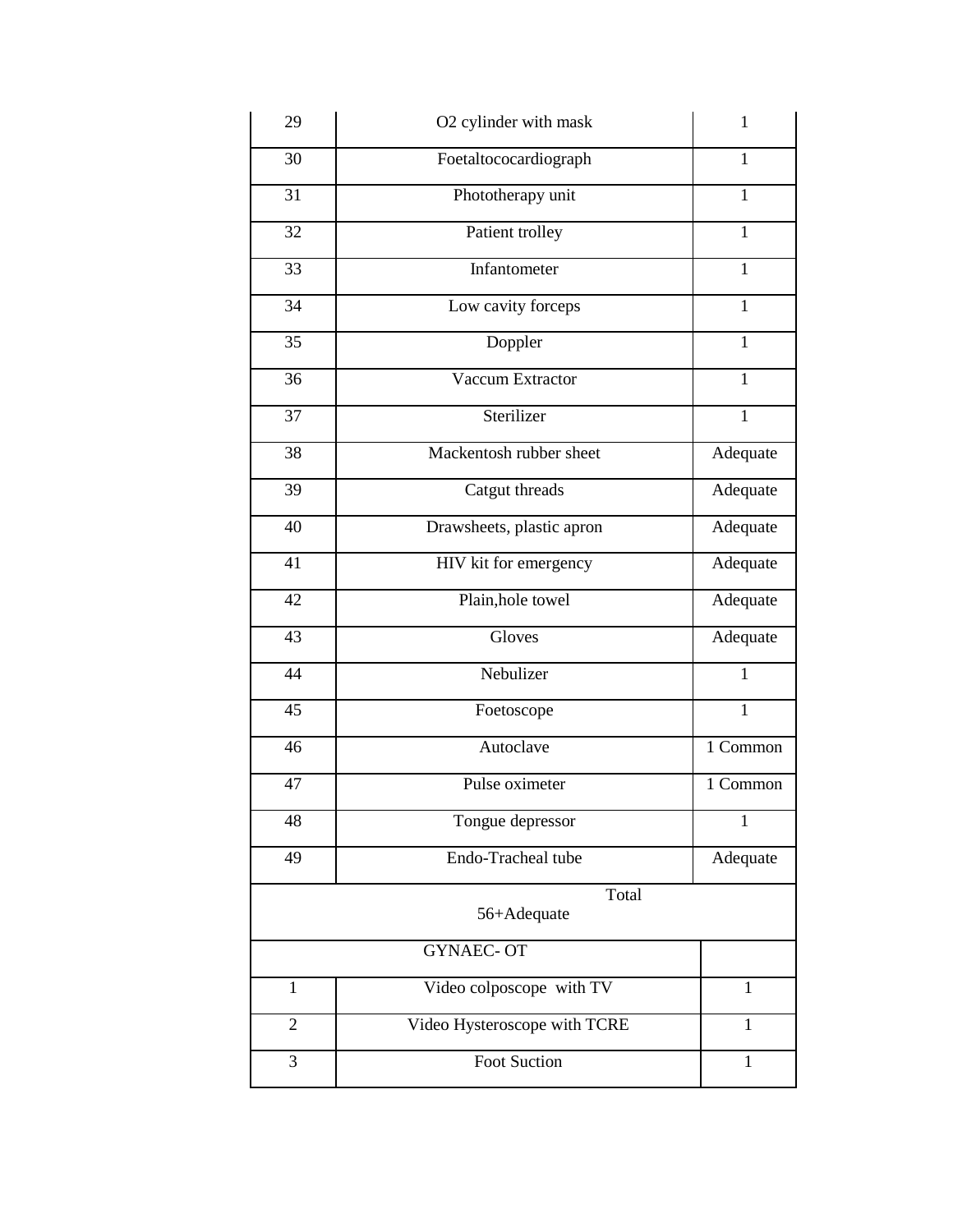| 6      | Anterior Vg Wall retractor        | $\overline{2}$ |
|--------|-----------------------------------|----------------|
| $\tau$ | Vulsellum                         | $\overline{4}$ |
| 8      | Uterine sound                     | $\overline{4}$ |
| 9      | Chittleforcep                     | $\mathbf{1}$   |
| 11     | Sims Speculum                     | $\overline{2}$ |
| 12     | Cuscos speculum                   | $\overline{2}$ |
| 13     | Sponge holder                     | $\overline{2}$ |
| 14     | Hegars dilators (set of 10)       | $\overline{2}$ |
| 15     | Ovum forceps                      | $\overline{4}$ |
| 16     | Hysterectomy clamp                | 12             |
| 17     | Outlet forceps                    | $\overline{1}$ |
| 18     | Cervical punch biopsy             | $\mathbf{1}$   |
| 19     | E.B currete                       | $\overline{2}$ |
| 20     | S.B currete                       | 6              |
| 21     | Green Armytage                    | $\overline{4}$ |
| 22     | M.R. syringe canula               | $\mathbf{1}$   |
| 23     | MTP canula                        | 8              |
| 24     | Shirodkars uterus holding forceps | 3              |
| 25     | Needle holder                     | $\overline{2}$ |
| 26     | Artery forceps                    | $\overline{2}$ |
| 27     | Round ,cutting needles            | Adequate       |
| 28     | O.T Table                         | 1 Common       |
| 29     | Pulse Oximeter                    | $\mathbf{1}$   |
| 30     | Anesthesia kit                    | $\mathbf{1}$   |
| 31     | Abdominal Retractor (Doyen's)     | $\mathbf{1}$   |
| 32     | Scissor                           | $\overline{2}$ |
| 33     | <b>HSG</b> Canula                 | $\mathbf{1}$   |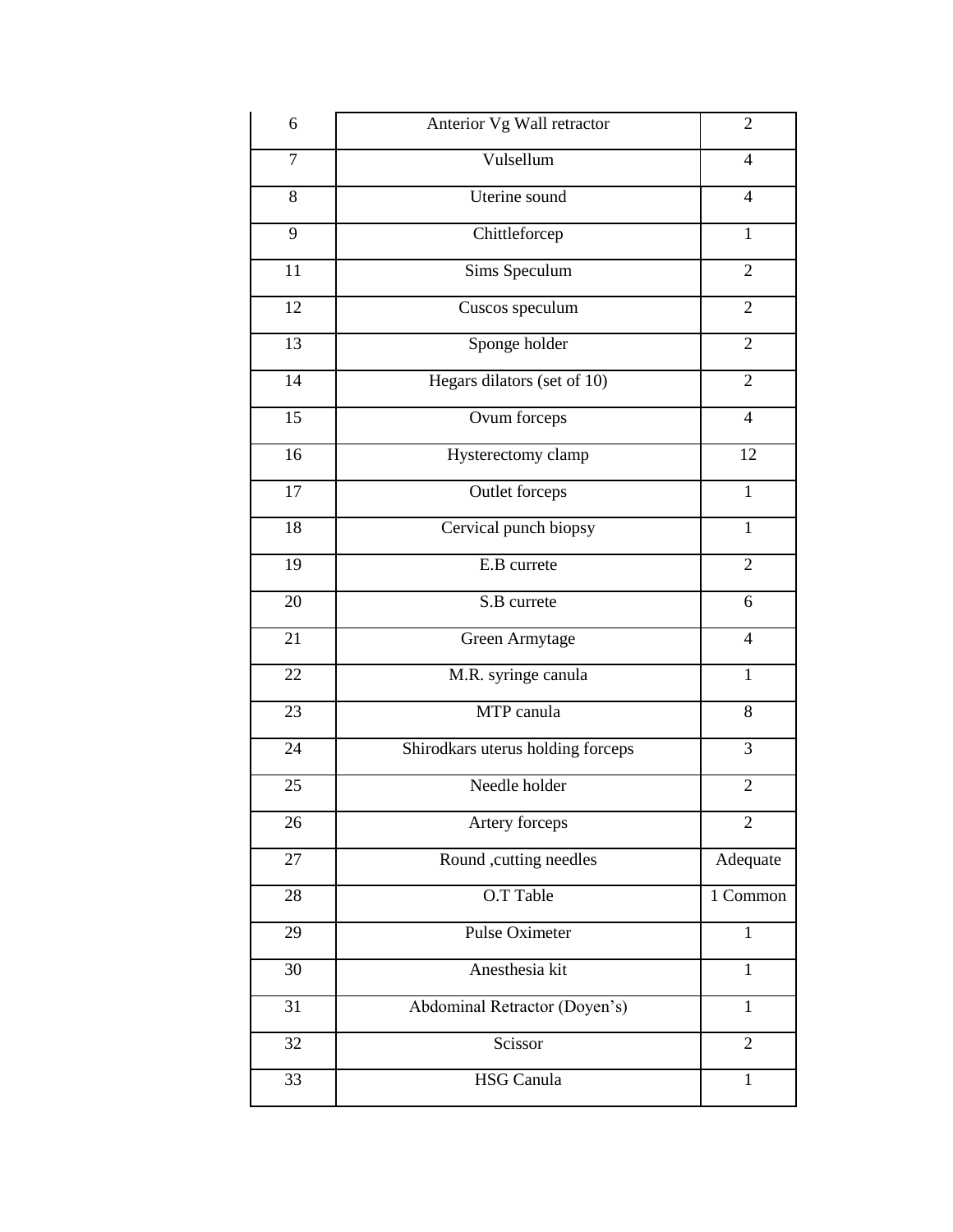| 34          | Bladder sound             |                         |
|-------------|---------------------------|-------------------------|
| 35          | <b>IUCD</b> removing hook |                         |
| 36          | <b>Boyles Apparatus</b>   | 2 Common                |
|             | Total                     |                         |
|             | 77                        |                         |
| Grand total |                           | $186 + \text{Adequate}$ |

| Total Instruments & equipments | 186+Adequate |
|--------------------------------|--------------|
|--------------------------------|--------------|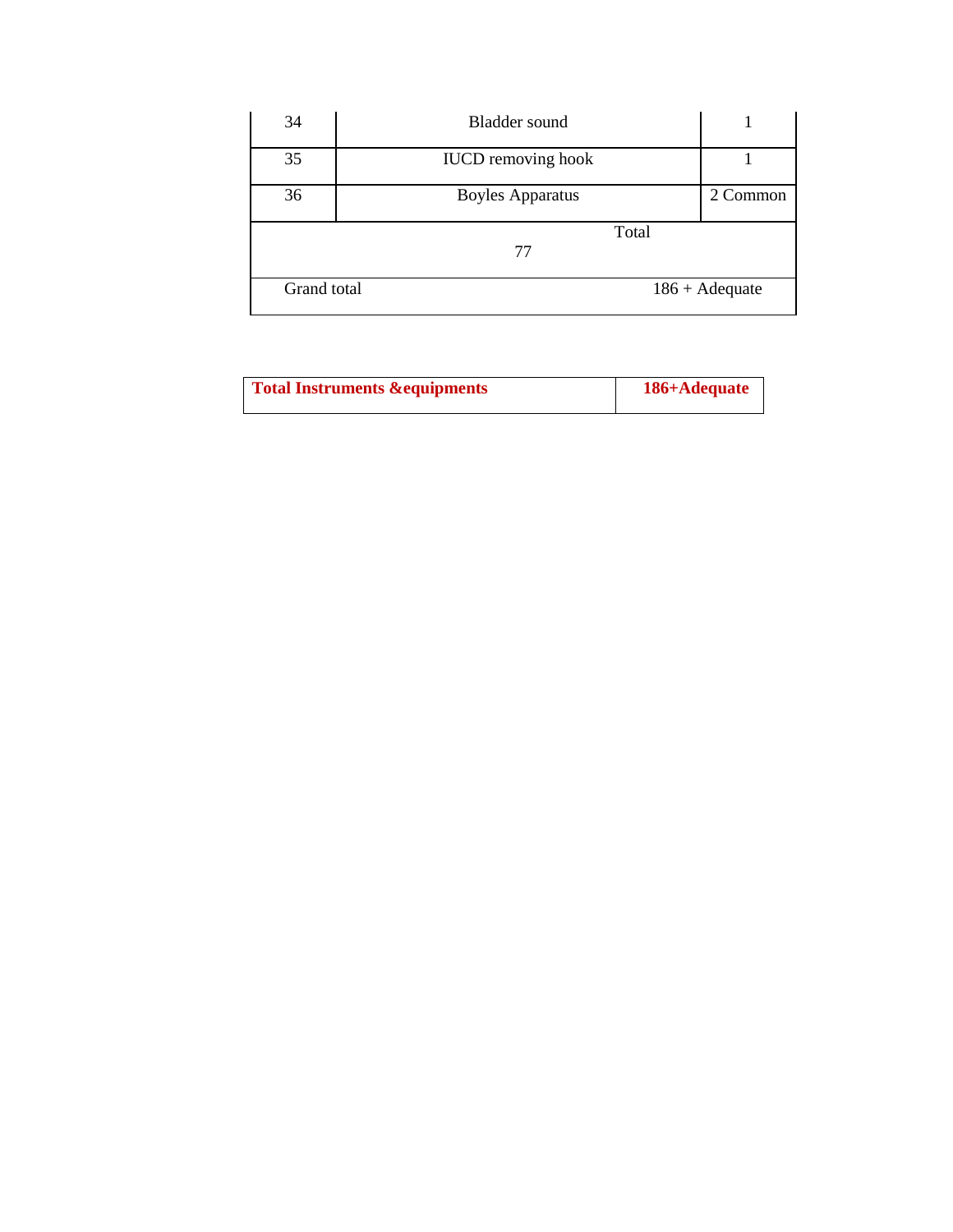## **Department Of ShalyaTantra**

|                 | Name of the Equipments /      | Quantity       |
|-----------------|-------------------------------|----------------|
| Sr. No          | Instruments                   | presently      |
|                 |                               | available      |
|                 |                               |                |
| $\mathbf{1}$    | Stethoscope                   | $\overline{4}$ |
|                 |                               |                |
|                 | <b>B.P.</b> Instruments       | 5              |
| 2               |                               |                |
|                 |                               |                |
| 3               | Weighing Machine              | 1              |
|                 |                               |                |
| 4               | X-Ray View Box                | 2              |
|                 |                               |                |
| 5               | Instrument trolley            | 4              |
|                 |                               |                |
| 6               | Dressing trolley              | $\mathbf{1}$   |
|                 |                               |                |
|                 | Instrument trolley with       | $\mathbf{1}$   |
|                 |                               |                |
| 7               | washing bowl                  |                |
|                 |                               |                |
| 8               | Instrument trolley plain      | 5              |
|                 |                               |                |
| 9               | Instrument tray               | 5              |
|                 |                               |                |
| 10              | Instrument tray $-$ for $P/R$ | 1              |
|                 |                               |                |
| 11              | O2 cylinder with trolley      | $\overline{2}$ |
|                 |                               |                |
| 12              |                               |                |
|                 | O2 cylinder                   | 1              |
|                 |                               |                |
| 13              | splint                        | $\overline{c}$ |
|                 |                               |                |
| 14              | <b>Traction set</b>           | $\overline{2}$ |
|                 |                               |                |
| $\overline{15}$ | PR tray                       | 3              |
|                 |                               |                |
| 16              | Bed pan                       | 5              |
|                 |                               |                |
| 17              | Urine pot                     | 5              |
|                 |                               |                |
|                 |                               |                |
| 18              | Gloves tray                   | $\mathbf{1}$   |
|                 |                               |                |
| 19              | Dressing drum                 | 7              |
|                 |                               |                |
| 20              | Dressing tray                 | 9              |
|                 |                               |                |
| 21              | 3 shelf dressing trolley      | $\mathbf{1}$   |
|                 |                               |                |
| 22              | Kidney tray                   | 6              |
|                 |                               |                |
| 23              | CLW tray                      | $\mathbf{1}$   |
|                 |                               |                |
| 24              |                               |                |
|                 | Dressing bowl                 | $\mathbf{1}$   |
|                 |                               |                |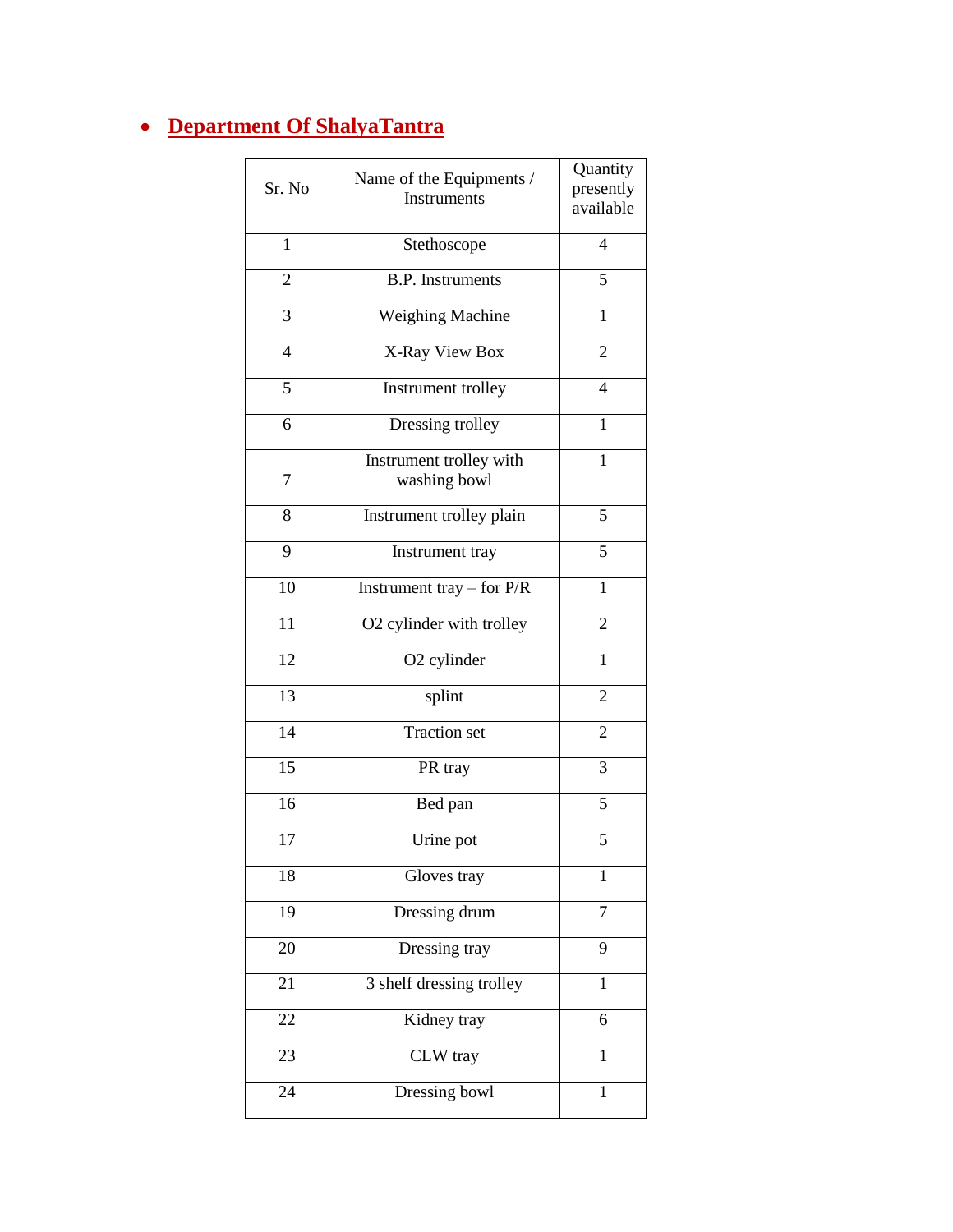| 25              | Sponge holding                            | $\mathbf{1}$   |
|-----------------|-------------------------------------------|----------------|
| 26              | Suture cutting scissor                    | 8              |
| 27              | Dressing scissor                          | 6              |
| 28              | Mayo's scissor                            | $\overline{1}$ |
| 29              | Needle holder                             | 9              |
| 30              | Surgical Thread                           | 35             |
| 31              | Mosquito artery forcep                    | 28             |
| 32              | Proctoscope                               | 12             |
| 33              | Fistula probe                             | 14             |
| $\overline{34}$ | <b>BP</b> handle                          | 8              |
| $\overline{35}$ | Plaster cutter                            | $\mathbf{1}$   |
| 36              | Cheettleforcep                            | 8              |
| 37              | Tooth forcep                              | $\overline{4}$ |
| 38              | Plain forcep                              | 5              |
| 39              | Needle                                    | 20             |
| 40              | Ksharsutra cabinet                        | 1              |
| 41              | Ksharsutra cabinet Cum<br>storage         | $\mathbf{1}$   |
| 42              | Plastic container for kshir<br>collection | $\overline{2}$ |
| 43              | Guided Air way (plastic)                  | 4              |
| 44              | Guided Air way (metal)                    | $\overline{2}$ |
| 45              | Nelson's Trocher                          | $\overline{2}$ |
| 46              | Pile holding forcep                       | $\overline{2}$ |
| 47              | Skin grafting handle                      | $\overline{2}$ |
| 48              | Pile syringe                              | $\mathbf{1}$   |
| 49              | Intestinal clamp                          | $\overline{4}$ |
| 50              | Osteotome                                 | $\mathbf{1}$   |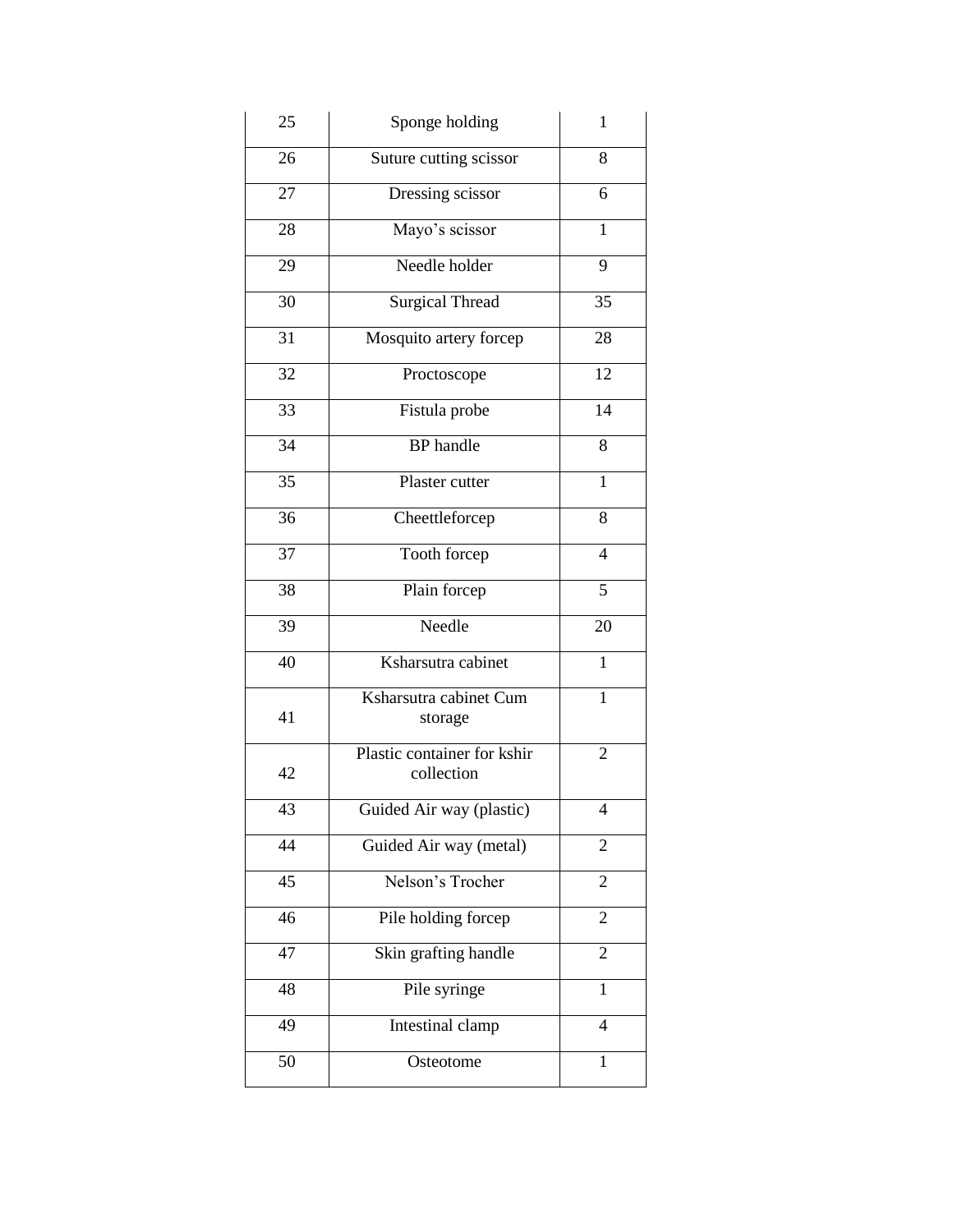| 51              | Chisel                      | 1              |
|-----------------|-----------------------------|----------------|
| 52              | Ambu bag Adult              | 2              |
| 53              | Hammer                      | 1              |
| 54              | Amputation saw              | $\mathbf{1}$   |
| 55              | Ambu bag paediatric         | $\mathbf{1}$   |
| $\overline{56}$ | Silicon tube 5*8            | $\mathbf{1}$   |
| 57              | Crocodile punch             | $\overline{2}$ |
| 58              | <b>Bladder retractor</b>    | 2              |
| 59              | Deaver retractor (set of 3) | 2              |
| 60              | R.T. Canula                 | $\overline{2}$ |
| 61              | Aluminium Tray              | $\overline{2}$ |
| 62              | Female metal catheter       | 1              |
| $\overline{63}$ | Male metal catheter         | $\mathbf{1}$   |
| $\overline{64}$ | Simple rubber catheter      | 12             |
| 65              | Flatus tube                 | $\mathbf{1}$   |
| 66              | Corrugated drainage tube    | 10             |
| 67              | Romson's Drainage tube      | 1              |
| 68              | Bone cutter (double action) | 2              |
| 69              | POP cutter                  | 2              |
| 70              | Vein section tray           | 1              |
| 71              | <b>Bladder</b> sound        | $\sqrt{2}$     |
| 72              | <b>Tongue Depressor</b>     | 4              |
| 73              | Pile gun with 100 bands     | 1              |
| 74              | Mouth gag Doyen             | 2              |
| 75              | Hernia ring forceps         | $\overline{4}$ |
| 76              | Hernia Dissector            | 1              |
| 77              | Anal Dilator set            | $\mathbf{1}$   |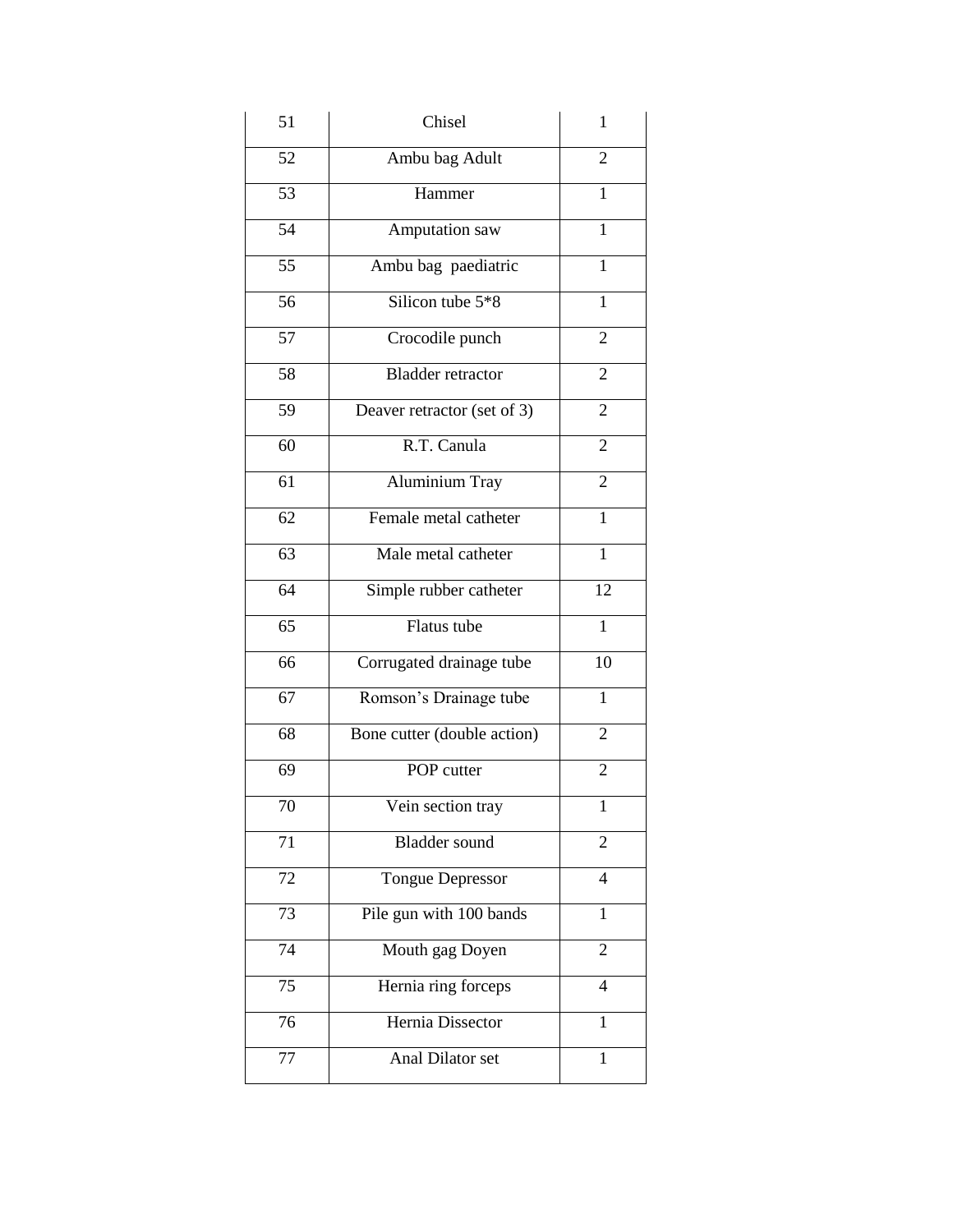| 78  | Stone Holding forcep                  | $\mathbf{2}$    |
|-----|---------------------------------------|-----------------|
| 79  | Lane tissue holding                   | $\overline{7}$  |
| 80  | Sinus forcep                          | 8               |
| 81  | Artery forcep 6" (curved)             | 14              |
| 82  | Artery forcep 6" (Straight)           | 13              |
| 83  | Artery forcep 8" (curved)             | 12              |
| 84  | Artery forcep 6" (Straight)           | 12              |
| 85  | Mosquito artery 5" curved             | 16              |
| 86  | Mosquito artery 5" straight           | $\overline{12}$ |
| 87  | Kocher's artery forcep 8"             | 6               |
| 88  | Kocher's artery forcep 6"             | 8               |
| 89  | Alies forceps                         | 28              |
| 90  | Babcoch'sforcep                       | 22              |
| 91  | Doyens Towel clip                     | 14              |
| 92  | Bacnam's Towel clip                   | 12              |
| 93  | thermometer                           | 1               |
| 94  | Dressing forcep 6" plain              | 6               |
| 95  | Dressing forcep 6" toothed            | 6               |
| 96  | Needle holder 6"                      | $\overline{4}$  |
| 97  | Needle holder 8"                      | Δ               |
| 98  | Mayo's(Tailor) scissor<br>straight    | $\overline{2}$  |
| 99  | Mayo's(Tailor) scissor curved         | $\overline{2}$  |
| 100 | Stille's(pointed) scissor<br>straight | $\overline{2}$  |
| 101 | Stille's(pointed) scissor<br>curved   | $\overline{c}$  |
| 102 | Gabrial syringe                       | 2               |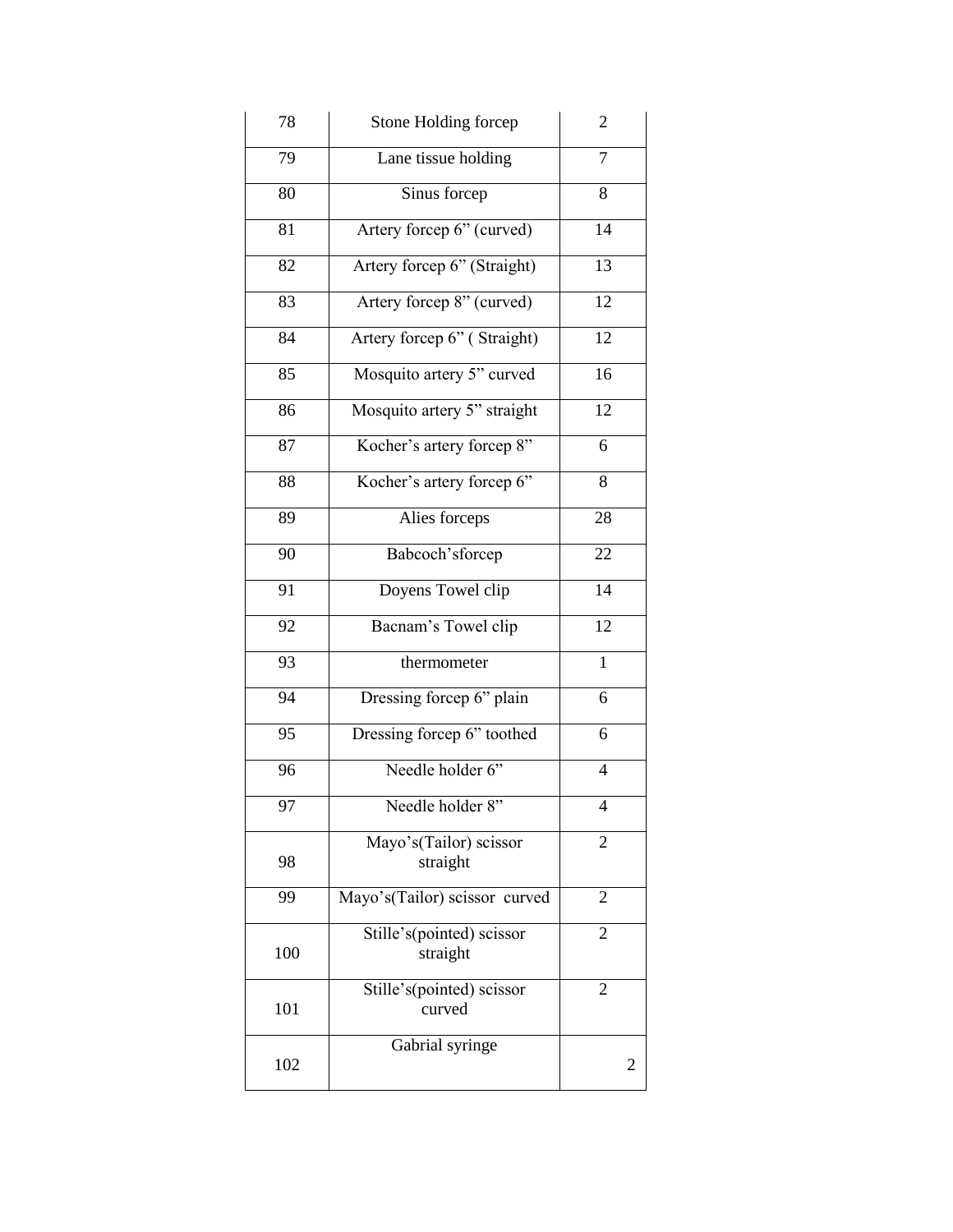| 103              | Copper malleable retractor                                          | 2              |
|------------------|---------------------------------------------------------------------|----------------|
| 104              | Sponge holding 8"                                                   | 4              |
| 105              | Sponge holding $10"$                                                | $\overline{4}$ |
| 106              | C shaped retractor (set of 3)                                       | 2              |
| 107              | Urethral dilator                                                    | 10             |
| 108              | Cuticle scissor                                                     | $\overline{2}$ |
| 109              | Single hook retractor                                               | $\mathbf{1}$   |
| 110              | Fistula probe with copper tip                                       | $\overline{c}$ |
| 111              | Booleman needle holder 6"                                           | 2              |
| 112              | Lister bandage cutting Scissor                                      | 2              |
| 113              | Abcess opener                                                       | 1              |
| 114              | <b>Gun Cautery</b>                                                  | $\mathbf{1}$   |
| $\overline{115}$ | Lumbar puncture needle                                              | 6              |
| 116              | Proctoscope set with                                                | $\mathbf{1}$   |
|                  | illumination                                                        |                |
| 117              | Combined scalpels standard<br>Long narrow scalpel blade all<br>type | 24             |
| 118              | Endotracheal tube                                                   | 8              |
| 119              | Laryngoscope                                                        | 3              |
| 120              | Sigmoidoscope with torch                                            | $\mathbf{1}$   |
| 121              | Defibrilator with ECG<br>Monitor                                    | 1              |
| 122              | Spray cautery                                                       | 1              |
| 123              | Boyle's apparatus                                                   | 3              |
| 124              | Multi-reflecter Light-stand<br>mode                                 | 1              |
| 125              | Light source                                                        | 1              |
| 126              | Surgical cabinet                                                    | $\overline{2}$ |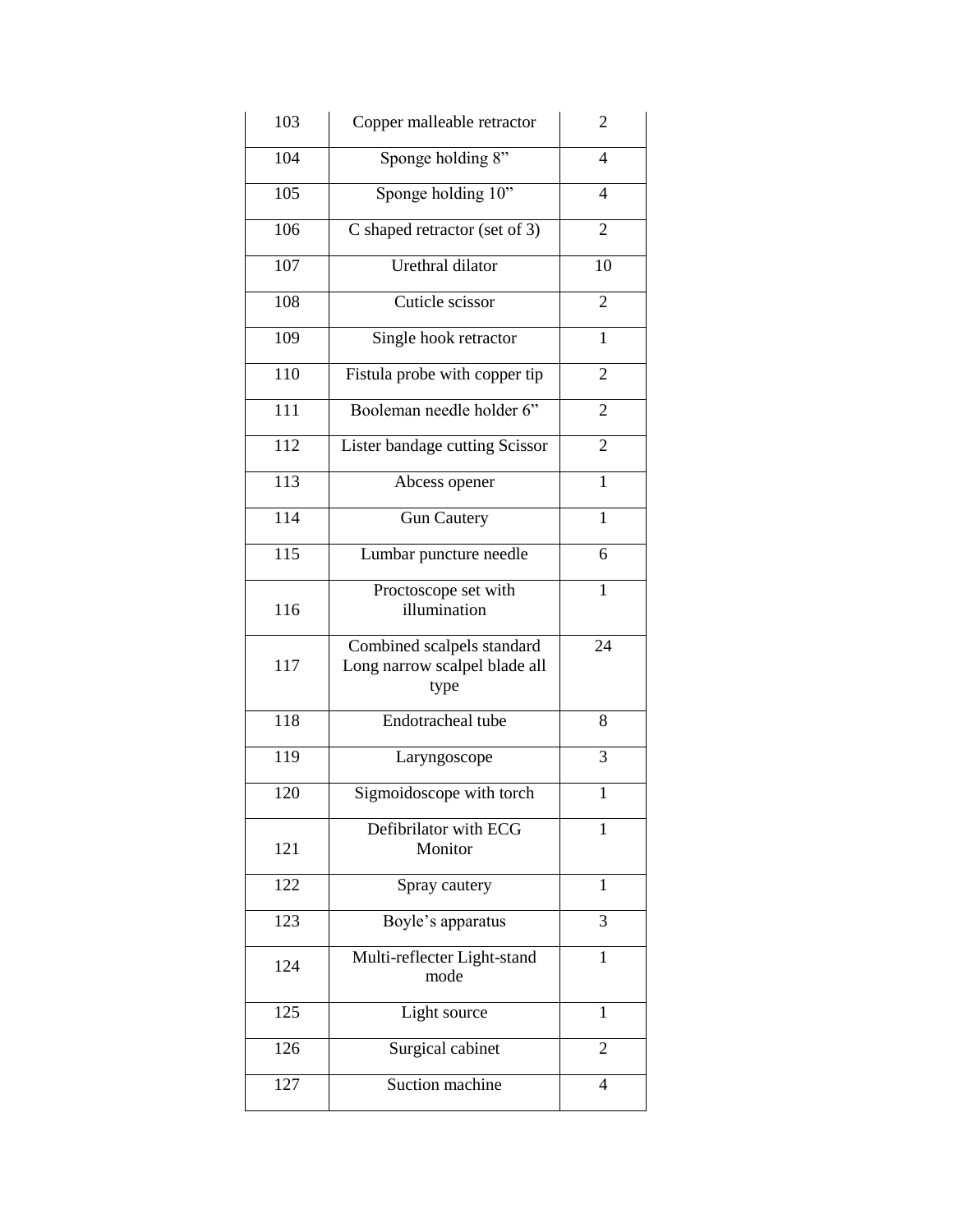| 128           | Saline stand                              | $\overline{2}$ |  |
|---------------|-------------------------------------------|----------------|--|
| 129           | Drug trolley                              | 4              |  |
| 130           | Wooden cup board (with<br>lockers)        | 1              |  |
| 131           | SS cup board for instrument               | $\mathbf{1}$   |  |
| 132           | Scrub station                             | $\mathbf{1}$   |  |
| 133           | Instrument sterilizer                     | $\mathbf{1}$   |  |
| 134           | Autoclave machine                         | $\overline{2}$ |  |
| 135           | <b>Formalline Chamber</b>                 | 1              |  |
| 136           | Self-retaining Abdominal<br>Retractor     | 1              |  |
| 137           | Right angle cholecystectomy<br>forcep     | 2              |  |
| 138           | <b>Emergency Power backup</b><br>facility | 1              |  |
| 139           | <b>Emergency Light</b>                    | 1              |  |
| 140           | Fire Extinguisher                         | 1              |  |
| 141           | <b>Vertical BP Apparatus</b>              | $\overline{2}$ |  |
| 142           | Bone drill Machine                        | 1              |  |
| 143           | <b>Giggly Saw</b>                         | $\mathbf{1}$   |  |
| 144           | Scoop                                     | $\mathbf{1}$   |  |
| 145           | Periosteum Elevator                       | 1              |  |
| 146           | Maggles'sForcep                           | 1              |  |
| 147           | Refrigerator                              | 1              |  |
| 148           | Nitrous Oxide Cylinder                    | 1              |  |
| 149           | X-ray view box double                     | 1              |  |
| 150           | Portable Examination Lamp                 | $\overline{2}$ |  |
| Total-<br>657 |                                           |                |  |